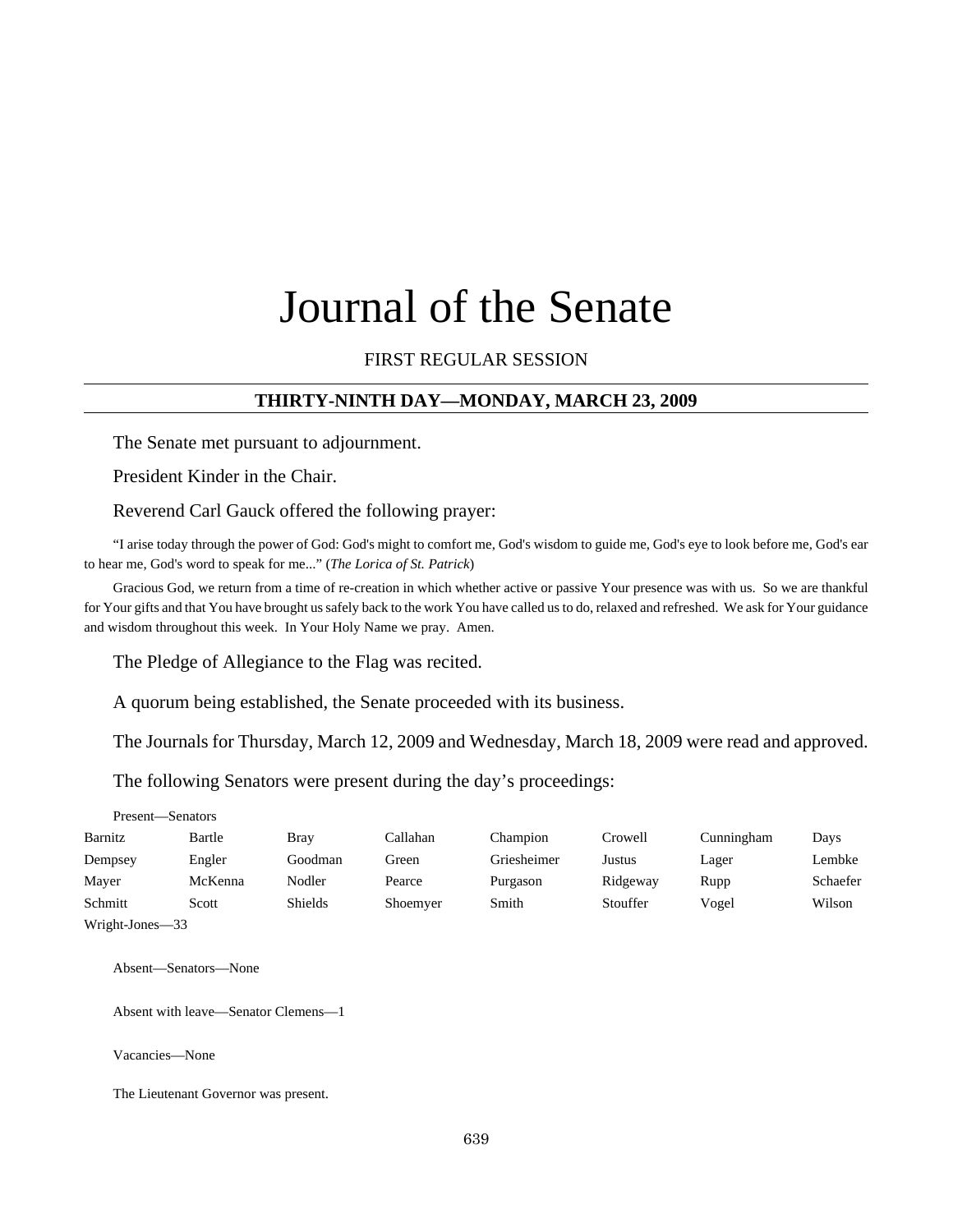## **RESOLUTIONS**

Senator Pearce offered Senate Resolution No. 544, regarding Kay Caskey, Butler, which was adopted.

Senator Justus offered Senate Resolution No. 545, regarding the Nelson-Atkins Museum of Art, Kansas City, which was adopted.

Senator Lager offered Senate Resolution No. 546, regarding Meredith Laine Jones, Dawn, which was adopted.

Senator Stouffer offered Senate Resolution No. 547, regarding Lieutenant William "Roger" Vorwark, Mayview, which was adopted.

Senator Shoemyer offered Senate Resolution No. 548, regarding the Seventy-fifth Birthday of Mable Faye Sanders, Thompson, which was adopted.

Senator Rupp offered Senate Resolution No. 549, regarding Andrew Nolan Carter, which was adopted.

Senator Bartle offered Senate Resolution No. 550, regarding Elizabeth Rene Grubbs, Independence, which was adopted.

Senator Bartle offered Senate Resolution No. 551, regarding Carol E. Kirila, D.O., Kansas City, which was adopted.

Senator Goodman offered Senate Resolution No. 552, regarding the Lawrence County Justice Center, which was adopted.

Senator Pearce offered Senate Resolution No. 553, regarding Lieutenant Colonel Frank Michael Cavuoti, Warrensburg, which was adopted.

Senator Pearce offered Senate Resolution No. 554, regarding the Fifty-ninth Wedding Anniversary of Mr. and Mrs. Glenn Beck, Sedalia, which was adopted.

Senator Engler offered Senate Resolution No. 555, regarding Cody Daniel Vines, Bloomsdale, which was adopted.

Senator Shoemyer offered Senate Resolution No. 556, regarding Michael Schwend, which was adopted.

Senator Barnitz offered Senate Resolution No. 557, regarding the Ninetieth Birthday of Louise Dewing, Rolla, which was adopted.

Senator Barnitz offered Senate Resolution No. 558, regarding Clemence Krieg, Rich Fountain, which was adopted.

Senator Crowell offered Senate Resolution No. 559, regarding Leah Shaw, which was adopted. Senator Crowell offered Senate Resolution No. 560, regarding Joan Howard, which was adopted. Senator Crowell offered Senate Resolution No. 561, regarding Chris Warren, which was adopted.

Senator Crowell offered Senate Resolution No. 562, regarding Kathleen Schmid, which was adopted.

Senator Crowell offered Senate Resolution No. 563, regarding Michael Martin, which was adopted.

Senator Bartle offered Senate Resolution No. 564, regarding Charles Wilson Andrews, Blue Springs, which was adopted.

Senator Griesheimer offered Senate Resolution No. 565, regarding Ashley Mace, Wildwood, which was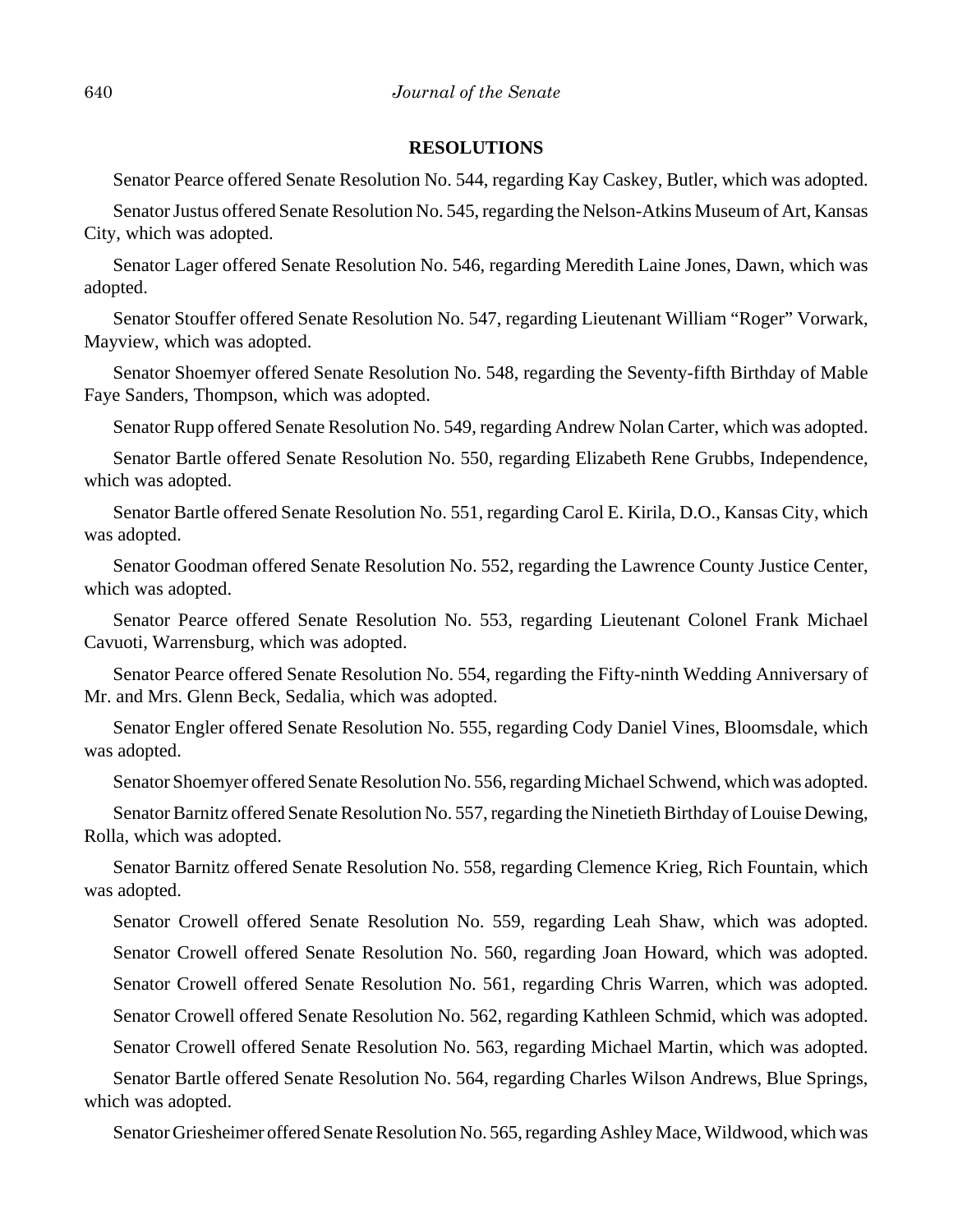adopted.

Senators Lembke, Wright-Jones and Smith offered Senate Resolution No. 566, regarding the Board of Election Commissioners for the City of St. Louis, which was adopted.

Senator Schaefer offered Senate Resolution No. 567, regarding Nanoparticle Biochem, Incorporated, Columbia, which was adopted.

Senator Rupp offered Senate Resolution No. 568, regarding Erin E. Grant, Weldon Spring, which was adopted.

Senator Shields offered Senate Resolution No. 569, regarding Field Elementary School, St. Joseph School District, which was adopted.

Senator Crowell offered Senate Resolution No. 570, regarding Karen Gibbar, which was adopted.

Senator Crowell offered Senate Resolution No. 571, regarding Lawrence Alden Brookins, Jr., which was adopted.

Senator McKenna offered Senate Resolution No. 572, regarding Nicholle Ruess, Crystal City, which was adopted.

On behalf of Senator Clemens, Senator Engler offered Senate Resolution No. 573, regarding Espy Elementary School, Nixa R-II School District, which was adopted.

On behalf of Senator Clemens, Senator Engler offered Senate Resolution No. 574, regarding Century Elementary School, Nixa R-II School District, which was adopted.

On behalf Senator Clemens, Senator Engler offered Senate Resolution No. 575, regarding the City of Willard, which was adopted.

# **MESSAGES FROM THE GOVERNOR**

The following messages were received from the Governor, reading of which was waived:

#### GOVERNOR OF MISSOURI

Jefferson City

#### 65102

March 12, 2009

To the Senate of the 95th General Assembly of the State of Missouri:

The following addendum should be made to the appointment of Vicki L. McCarrell to the Missouri Commission on Autism Spectrum Disorders, submitted on March 02, 2009. Line 3 and 4 should be amended as follows:

"September 03, 2012, and until her successor is duly appointed and qualified; vice, Vicki McCarrell, withdrawn."

Respectfully submitted, Jeremiah W. (Jay) Nixon Governor

Also,

#### GOVERNOR OF MISSOURI

Jefferson City

65102

#### March 12, 2009

To the Senate of the 95th General Assembly of the State of Missouri: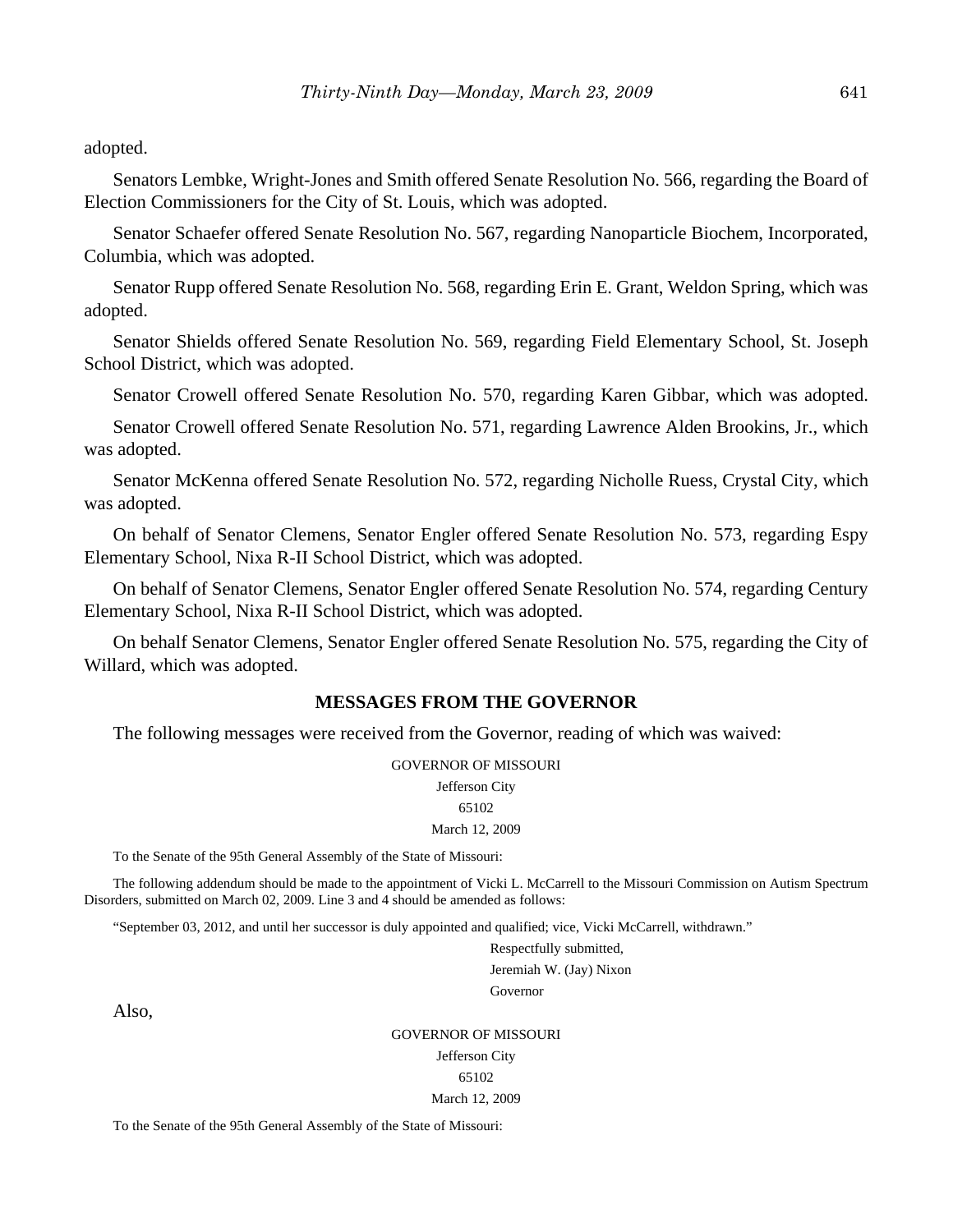The following addendum should be made to the appointment of Connie L. Hebert to the Missouri Commission on Autism Spectrum Disorders, submitted on March 02, 2009. Line 1, 2, 3, and 4 should be amended as follows:

"Connie L. Hebert, 1553 Trenton Lane, Cape Girardeau, Cape Girardeau County, Missouri 63701, as a member of the Missouri Commission on Autism Spectrum Disorders, for a term ending September 03, 2010, and until her successor is duly appointed and qualified; vice, Connie Hebert, withdrawn."

> Respectfully submitted, Jeremiah W. (Jay) Nixon Governor

Also,

# GOVERNOR OF MISSOURI Jefferson City

#### 65102 March 12, 2009

To the Senate of the 95th General Assembly of the State of Missouri:

The following addendum should be made to the appointment of Anne M. Roux to the Missouri Commission on Autism Spectrum Disorders, submitted on March 02, 2009. Line 3 and 4 should be amended as follows:

"September 03, 2012, and until her successor is duly appointed and qualified; vice, Anne M. Roux, withdrawn."

Respectfully submitted, Jeremiah W. (Jay) Nixon Governor

Also,

# GOVERNOR OF MISSOURI Jefferson City 65102 March 12, 2009

To the Senate of the 95th General Assembly of the State of Missouri:

The following addendum should be made to the appointment of David Crowe to the Missouri Commission on Autism Spectrum Disorders, submitted on March 04, 2009. Line 3 and 4 should be amended as follows:

"term ending September 03, 2010, and until his successor is duly appointed and qualified; vice, David Crowe, withdrawn."

Respectfully submitted, Jeremiah W. (Jay) Nixon Governor

Also,

GOVERNOR OF MISSOURI Jefferson City 65102 March 12, 2009

To the Senate of the 95th General Assembly of the State of Missouri:

The following addendum should be made to the appointment of Troy L. Nash to the Missouri Housing Development Commission, submitted on February 25, 2009. Line 3 should be amended as follows:

"term ending October 13, 2012, and until his successor is duly appointed and qualified;"

Respectfully submitted, Jeremiah W. (Jay) Nixon Governor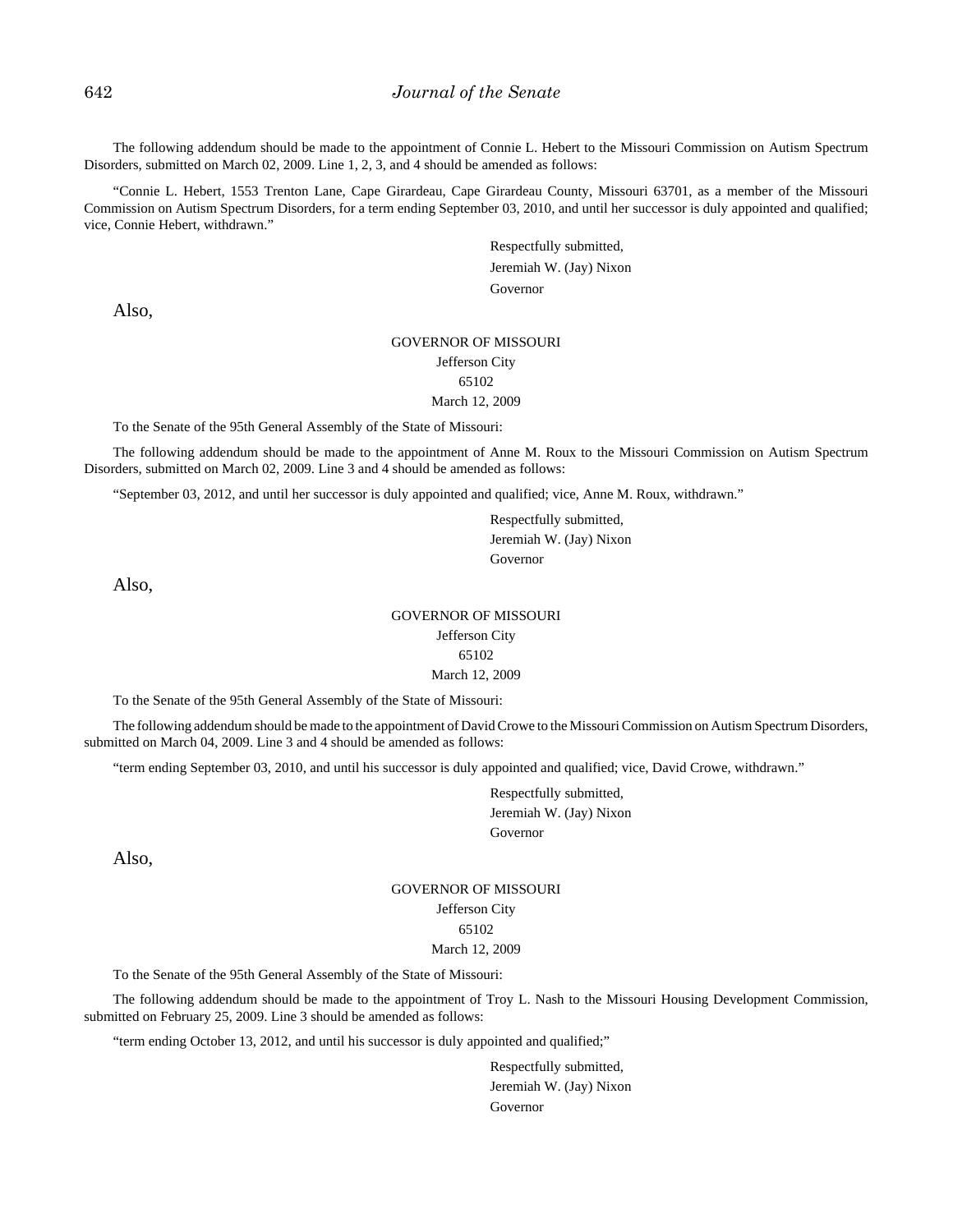Also,

#### GOVERNOR OF MISSOURI Jefferson City 65102 March 12, 2009

To the Senate of the 95th General Assembly of the State of Missouri:

The following addendum should be made to the appointment of Dennis H. Tesreau to the Mental Health Commission, submitted on March 04, 2009. Line 2 should be amended as follows:

"as a member of the Mental Health Commission, for a term ending June 28, 2012, and"

Respectfully submitted, Jeremiah W. (Jay) Nixon Governor

Also,

#### GOVERNOR OF MISSOURI Jefferson City 65102 March 12, 2009

To the Senate of the 95th General Assembly of the State of Missouri:

The following addendum should be made to the appointment of Diana L. Willard to the Missouri Planning Council for Developmental Disabilities, submitted on March 04, 2009. Line 3 and 4 should be amended as follows:

"30, 2011, and until her successor is duly appointed and qualified; vice, Diana L. Willard, withdrawn."

Respectfully submitted, Jeremiah W. (Jay) Nixon Governor

Also,

# GOVERNOR OF MISSOURI

#### Jefferson City 65102

# March 12, 2009

To the Senate of the 95th General Assembly of the State of Missouri:

The following addendum should be made to the appointment of Brian H. May to the Missouri Development Finance Board, submitted on March 03, 2009. Line 3 should be amended as follows:

"September 14, 2012, and until his successor is duly appointed and qualified; vice, Nelson"

Respectfully submitted, Jeremiah W. (Jay) Nixon Governor

Also,

#### GOVERNOR OF MISSOURI Jefferson City 65102 March 18, 2009

To the Senate of the 95th General Assembly of the State of Missouri:

I have the honor to transmit to you herewith for your advice and consent the following appointment: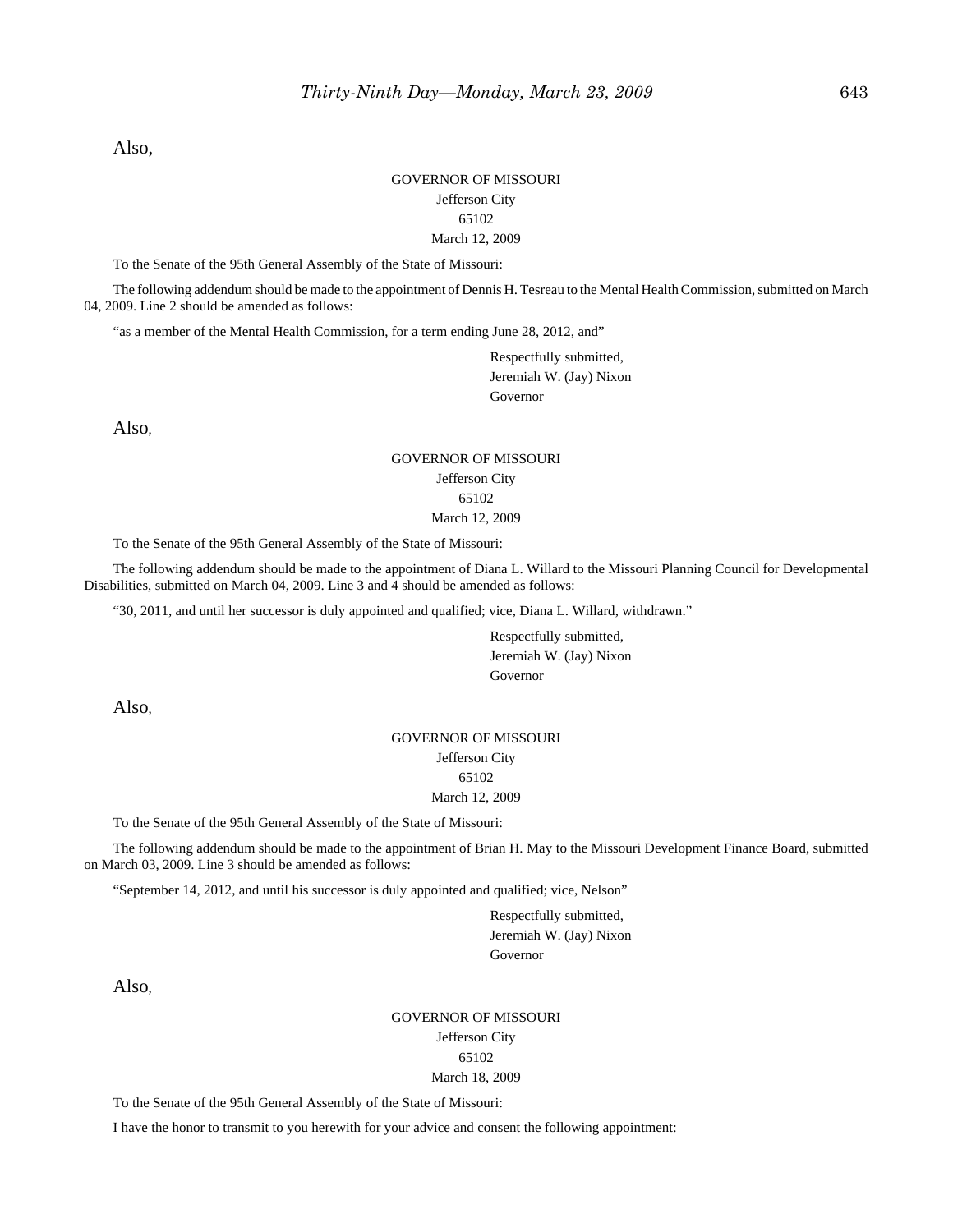Rebecca S. Blackwell, 112 Holly Drive, Webster Groves, Saint Louis County, Missouri 63119, as a member of the Missouri Commission on Autism Spectrum Disorders, for a term ending September 03, 2010, and until her successor is duly appointed and qualified; vice, Donald McCary, withdrawn.

> Respectfully submitted, Jeremiah W. (Jay) Nixon Governor

Also,

#### GOVERNOR OF MISSOURI Jefferson City 65102 March 18, 2009

To the Senate of the 95th General Assembly of the State of Missouri:

I have the honor to transmit to you herewith for your advice and consent the following appointment:

Paul E. Connors, 1611 Southeast First Street Terrace, Blue Springs, Jackson County, Missouri 64014, as a member of the Missouri Veterans Commission, for a term ending March 17, 2013, and until his successor is duly appointed and qualified; vice, Carson Ross, term expired.

> Respectfully submitted, Jeremiah W. (Jay) Nixon Governor

Also,

#### GOVERNOR OF MISSOURI Jefferson City

65102

March 18, 2009

To the Senate of the 95th General Assembly of the State of Missouri:

I have the honor to transmit to you herewith for your advice and consent the following appointment:

Emmett W. Fairfax, 27248 Goodwill Chapel Road, Sedalia, Pettis County, Missouri 65301, as a member of the Missouri Veterans Commission, for a term ending November 02, 2009, and until his successor is duly appointed and qualified; vice, Philip E. Prewitt, withdrawn.

> Respectfully submitted, Jeremiah W. (Jay) Nixon Governor

Also,

GOVERNOR OF MISSOURI Jefferson City 65102 March 18, 2009

To the Senate of the 95th General Assembly of the State of Missouri:

I have the honor to transmit to you herewith for your advice and consent the following appointment:

Lisa A. Green, 12100 Aragan, Saint Louis, Saint Louis County, Missouri 63138, as a member of the Missouri State Board of Nursing, for a term ending June 01, 2012, and until her successor is duly appointed and qualified; vice, Kelly J. Scott, withdrawn.

> Respectfully submitted, Jeremiah W. (Jay) Nixon Governor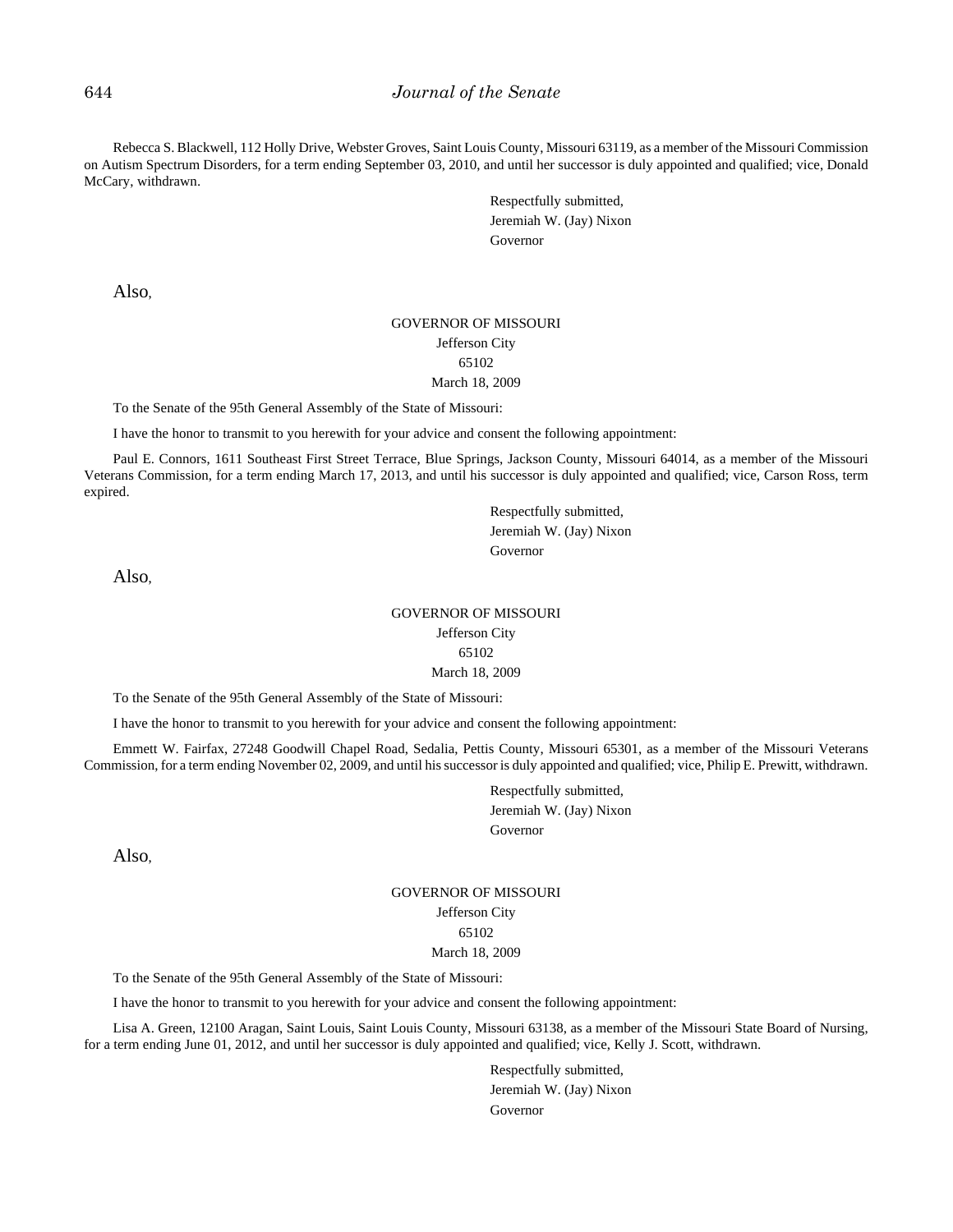Also,

#### GOVERNOR OF MISSOURI Jefferson City 65102 March 18, 2009

To the Senate of the 95th General Assembly of the State of Missouri:

I have the honor to transmit to you herewith for your advice and consent the following appointment:

Marcie A. Luebbert, 1521 East Walnut Street, Apartment A, Columbia, Boone County, Missouri 65201, as a member of the Missouri Quality Home Care Council, for a term ending March 01, 2011, and until her successor is duly appointed and qualified; vice, RSMo 208.56.

> Respectfully submitted, Jeremiah W. (Jay) Nixon Governor

Also,

#### GOVERNOR OF MISSOURI Jefferson City 65102 March 18, 2009

To the Senate of the 95th General Assembly of the State of Missouri:

I have the honor to transmit to you herewith for your advice and consent the following appointment:

Patrick A. McInerney, Democrat, 11713 Washington Street, Kansas City, Jackson County, Missouri 64114, as a member of the Kansas City Board of Police Commissioners, for a term ending March 17, 2013 and until his successor is duly appointed and qualified; vice, Terry Brady, term expired.

> Respectfully submitted, Jeremiah W. (Jay) Nixon Governor

Also,

# GOVERNOR OF MISSOURI Jefferson City 65102

#### March 18, 2009

To the Senate of the 95th General Assembly of the State of Missouri:

I have the honor to transmit to you herewith for your advice and consent the following appointment:

Nancy M. Nelson, 2167 Windemere Drive, Imperial, Jefferson County, Missouri 63052, as a member of the Missouri Veterans Commission, for a term ending March 17, 2013, and until her successor is duly appointed and qualified; vice, Bernadette Miller, term expired.

> Respectfully submitted, Jeremiah W. (Jay) Nixon Governor

Also,

GOVERNOR OF MISSOURI Jefferson City 65102 March 18, 2009

To the Senate of the 95th General Assembly of the State of Missouri: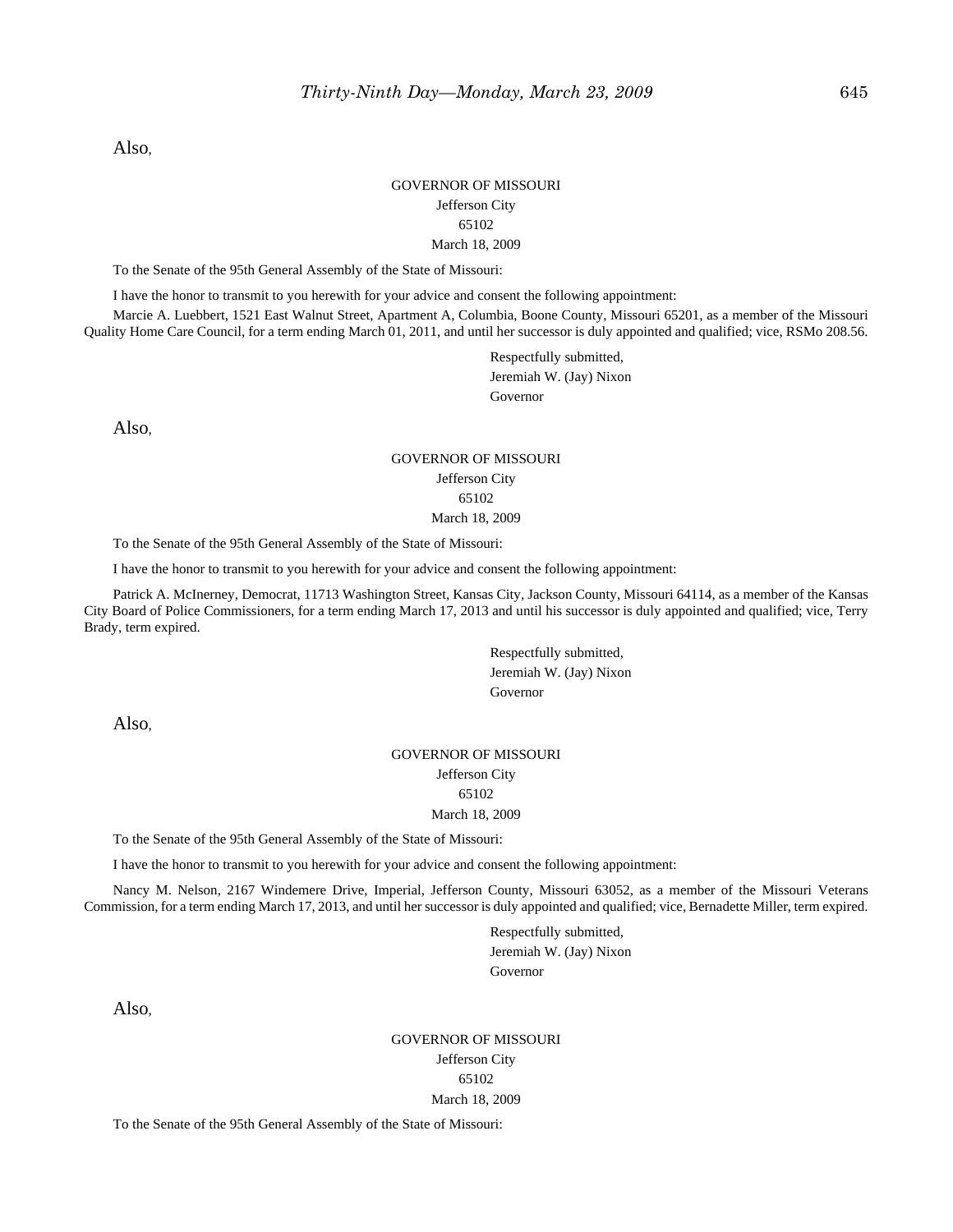I have the honor to transmit to you herewith for your advice and consent the following appointment:

Michael J. Ponder, Democrat, 2132 Woodhollow Court, Cape Girardeau, Cape Girardeau County, Missouri 63701, as a member of the State Board of Education, for a term ending March 17, 2017, and until his successor is duly appointed and qualified; vice, Shirley Hindman, term expired.

> Respectfully submitted, Jeremiah W. (Jay) Nixon Governor

Also,

#### GOVERNOR OF MISSOURI Jefferson City

# 65102

#### March 18, 2009

To the Senate of the 95th General Assembly of the State of Missouri:

I have the honor to transmit to you herewith for your advice and consent the following appointment:

John Riffle, Democrat, 22010 Riffle Road, Pleasant Hill, Cass County, Missouri 64080, as a member of the Land Reclamation Commission, for a term ending September 28, 2011, and until his successor is duly appointed and qualified; vice, John Riffle, withdrawn.

> Respectfully submitted, Jeremiah W. (Jay) Nixon Governor

President Pro Tem Shields referred the above addendums and appointments to the Committee on Gubernatorial Appointments.

The following message was received from the Governor:

GOVERNOR OF MISSOURI Jefferson City 65102 March 18, 2009

To the Senate of the 95th General Assembly of the State of Missouri:

I hereby withdraw from your consideration the following appointment to office made and submitted to you on February 27, 2009, for your advice and consent:

Martin Powers, 705 Allen Road, Campbell, Dunklin County, Missouri 63933, as a member of the Missouri Quality Home Care Council, for a term ending March 1, 2010, and until his successor is duly appointed and qualified; vice, RSMo 208.856.

> Respectfully submitted, Jeremiah W. (Jay) Nixon Governor

President Pro Tem Shields moved that the above appointment be returned to the Governor per his request, which motion prevailed.

# **SENATE BILLS FOR PERFECTION**

At the request of Senator Lembke, **SB 236** was placed on the Informal Calendar.

Senator Griesheimer assumed the Chair.

Senator Mayer moved that **SB 264** be taken up for perfection, which motion prevailed.

Senator Dempsey assumed the Chair.

Senator Bray offered **SA 1**: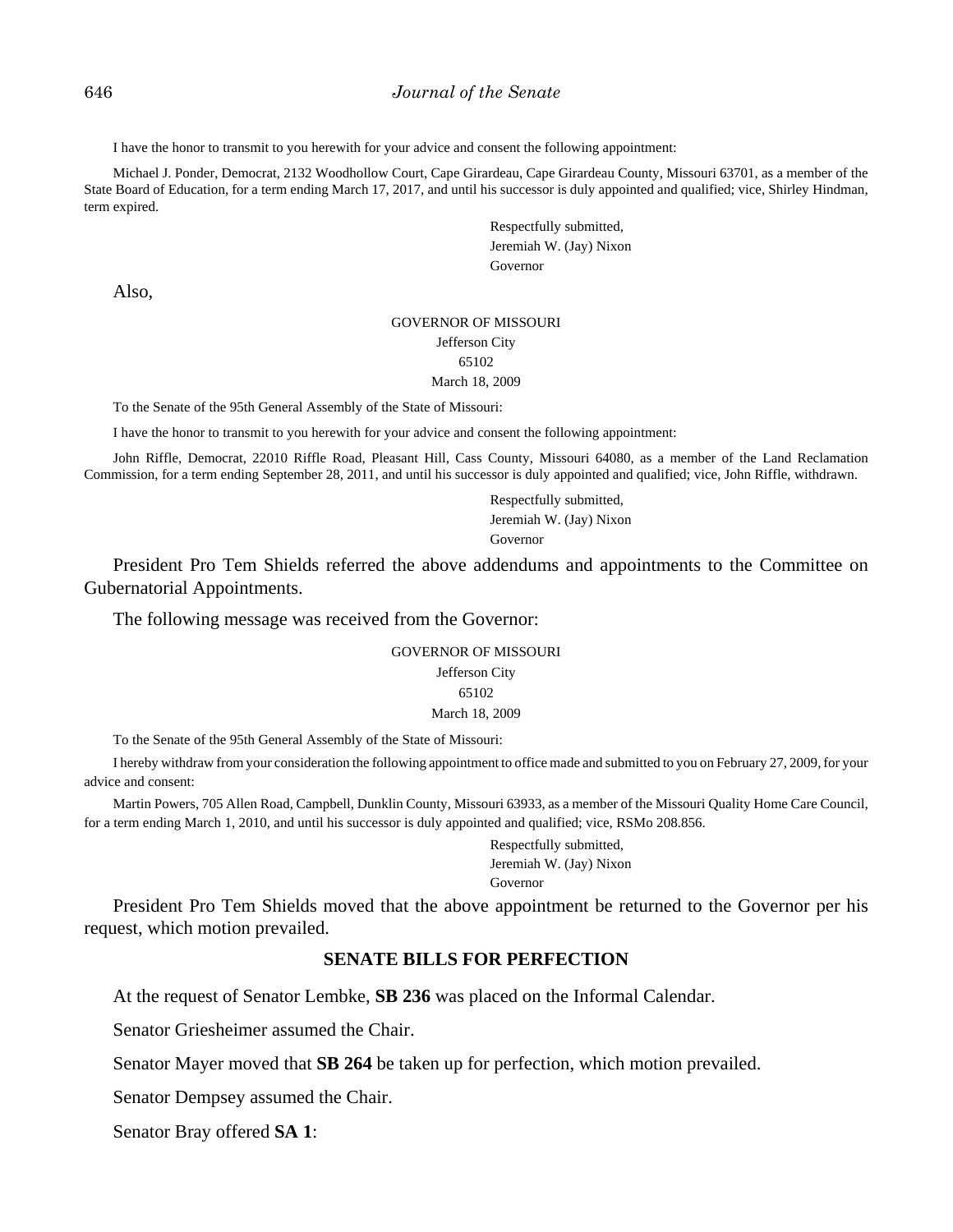#### SENATE AMENDMENT NO. 1

Amend Senate Bill No. 264, Page 1, Section A, Line 3, by inserting immediately after said line the following:

"170.015. 1. Any course materials and instruction relating to human sexuality and sexually transmitted diseases shall be medically and factually accurate**, be based on peer reviewed projects that have been demonstrated to influence healthy behavior,** and shall:

(1) Present abstinence from sexual activity as the preferred choice of behavior in relation to all sexual activity **[**for unmarried pupils because it is the only method that is one hundred percent effective in preventing pregnancy, sexually transmitted diseases and the emotional trauma associated with adolescent sexual activity, and advise students that teenage sexual activity places them at a higher risk of dropping out of school because of the consequences of sexually transmitted diseases and unplanned pregnancy**] as the only sure way to avoid pregnancy or sexually transmitted infection**;

(2) Stress that sexually transmitted **[**diseases**] infections** are serious, possible, health hazards of sexual activity. Pupils shall be provided with the latest medical information regarding exposure to human immunodeficiency virus **(HIV)**, acquired immune deficiency syndrome (AIDS), human papilloma virus, hepatitis and other sexually transmitted diseases;

(3) Present students with the latest medically factual information **[**regarding both the possible side effects and health benefits of all forms of contraception, including the success and failure rates for the prevention of pregnancy and sexually transmitted diseases; or shall present students with information on contraceptives and pregnancy in a manner consistent with the provisions of the federal abstinence education law, 42 U.S.C. Section 710**] about the health benefits and side effects of all contraceptives and barrier methods as a means to prevent pregnancy and to reduce the risk of contracting sexually transmitted infections, HIV/AIDS and other diseases**;

(4) **[**Include a discussion of the possible emotional and psychological consequences of preadolescent and adolescent sexual activity and the consequences of adolescent pregnancy, as well as the advantages of adoption, including the adoption of special needs children, and the processes involved in making an adoption plan**] Provide information about the vaccine for human papilloma virus, which may prevent cervical cancer, genital warts, infertility, and other reproductive health problems, when administered prior to becoming sexually active;**

**(5) Encourage family communication between parents and children about sexuality;**

**(6) Help young people gain knowledge about the physical, biological, and hormonal changes of adolescence and subsequent states of human maturation and the skills to make responsible decisions about sexuality, including how alcohol and drug use can affect that decision making**;

**[**(5)**] (7)** Teach skills of conflict management, personal responsibility and positive self-esteem through discussion and role-playing at appropriate grade levels to emphasize that the pupil has the power to control personal behavior. Pupils shall be encouraged to base their actions on reasoning, self-discipline, sense of responsibility, self-control, and ethical considerations, such as respect for one's self and others. Pupils shall be taught not to make unwanted physical and verbal sexual advances or otherwise exploit another person. Pupils shall be taught to resist unwanted sexual advances and other negative peer pressure;

**[**(6)**] (8)** Advise pupils of the laws pertaining to their financial responsibility to children born in and out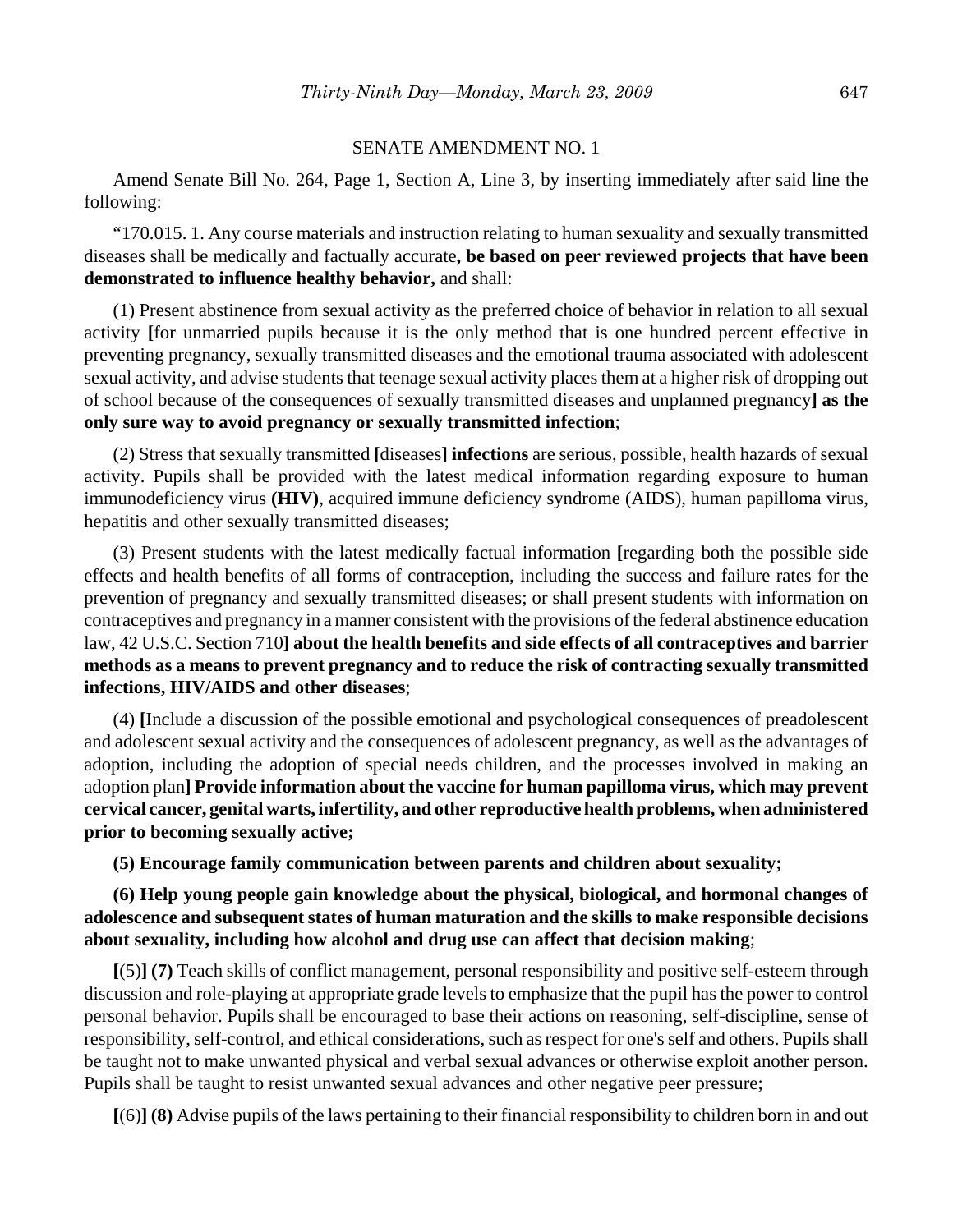of wedlock and advise pupils of the provisions of chapter 566, RSMo, pertaining to statutory rape.

2. Policies concerning referrals and parental notification regarding contraception shall be determined by local school boards or charter schools, consistent with the provisions of section 167.611, RSMo.

3. A school district or charter school which provides human sexuality instruction may separate students according to gender for instructional purposes.

4. The board of a school district or charter school shall determine the specific content of the district's or school's instruction in human sexuality, in accordance with subsections 1 to 3 of this section, and shall ensure that all instruction in human sexuality is appropriate to the age of the students receiving such instruction.

5. A school district or charter school shall notify the parent or legal guardian of each student enrolled in the district or school of:

(1) The basic content of the district's or school's human sexuality instruction to be provided to the student; and

(2) The parent's right to remove the student from any part of the district's or school's human sexuality instruction.

6. A school district or charter school shall make all curriculum materials **and names and affiliations of presenters** used in the district's or school's human sexuality instruction available for public inspection pursuant to chapter 610, RSMo, prior to the use of such materials in actual instruction.

**[**7. No school district or charter school, or its personnel or agents, shall provide abortion services, or permit a person or entity to offer, sponsor, or furnish in any manner any course materials or instruction relating to human sexuality or sexually transmitted diseases to its students if such person or entity is a provider of abortion services.

8. As used in this section, the following terms mean:

(1) "Abortion", the same meaning as such term is defined in section 188.015, RSMo;

(2) "Abortion services":

(a) Performing, inducing, or assisting in the performance or inducing of an abortion which is not necessary to save the life of the mother;

(b) Encouraging a patient to have an abortion or referring a patient for an abortion, which is not necessary to save the life of the mother; or

(c) Developing or dispensing drugs, chemicals, or devices intended to be used to induce an abortion which is not necessary to save the life of the mother.**]**"; and

Further amend said bill, page 9, section 188.108, line 3, by inserting immediately after said line the following:

"**191.648. 1. As used in this section, "expedited partner therapy" means the practice of treating the sexual partners of persons with chlamydia or gonorrhea without an intervening medical evaluation or professional prevention counseling.**

**2. Any licensed physician may utilize expedited partner therapy for the management of the partners of persons with chlamydia or gonorrhea. Notwithstanding the requirements of 20 CSR 2150-**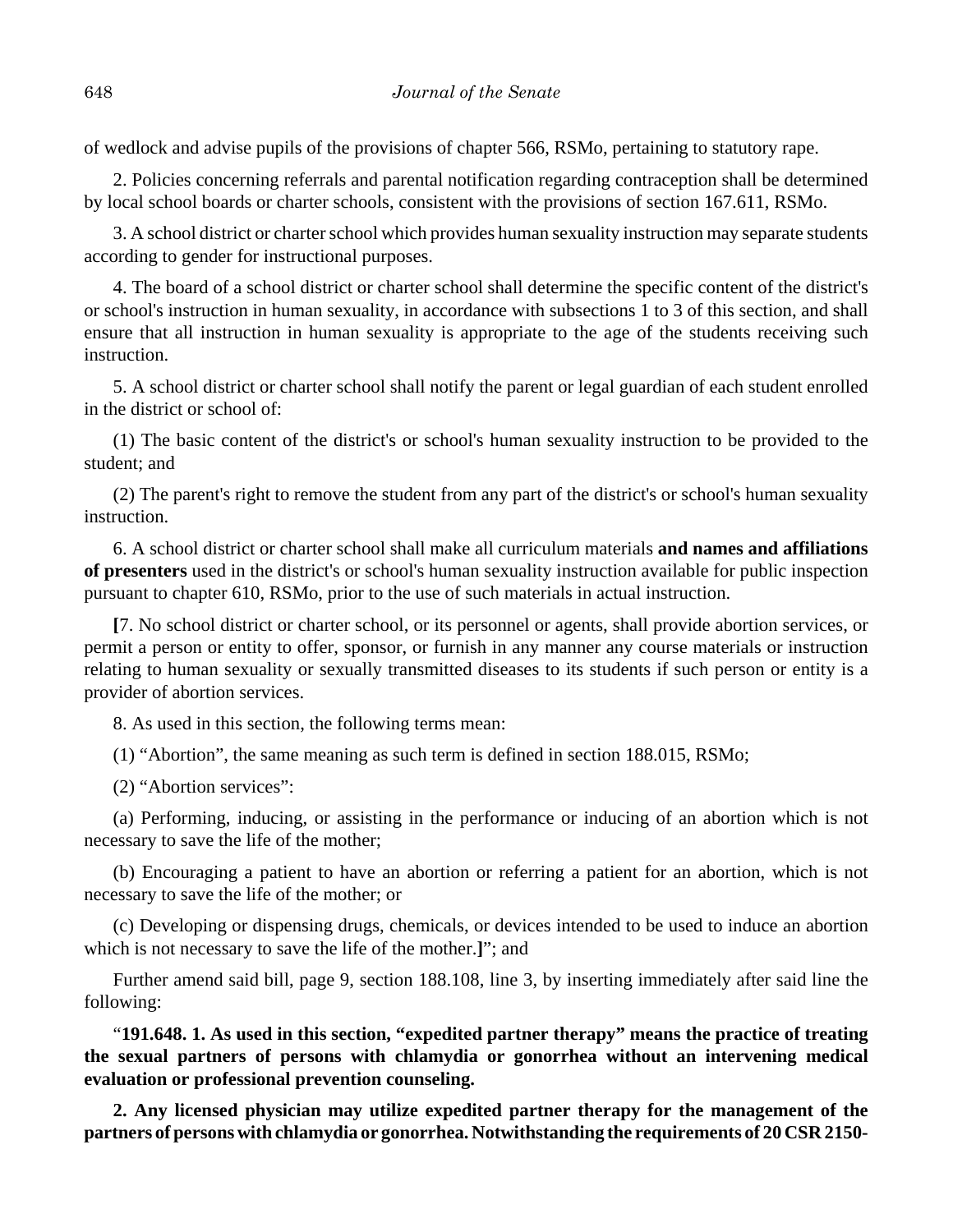**5.020(5) or any other law to the contrary, a licensed physician utilizing expedited partner therapy may prescribe and dispense medications for the treatment of chlamydia or gonorrhea for an individual who is the partner of a person with chlamydia or gonorrhea and who does not have an established physician-patient relationship with such physician. Any antibiotic medications prescribed and dispensed for the treatment of chlamydia or gonorrhea under this section shall be in pill form.**

**3. Expedited partner therapy may be utilized in any county health facility if:**

**(1) The local case rate for chlamydia or gonorrhea exceeds one and a half times the latest available national case rate for such sexually transmitted diseases; or**

**(2) The local case rate for chlamydia or gonorrhea exceeds the latest available national case rate and the most recent local annual case totals for chlamydia or gonorrhea are at least twenty percent higher than the case totals for the previous year.**

**4. Any licensed physician utilizing expedited partner therapy for the management of partners of persons with chlamydia or gonorrhea under this section shall have immunity from any civil liability that may otherwise result by reason of such actions, unless such physician acts negligently, recklessly, in bad faith, or with malicious purpose.**

**5. The department of health and senior services and the division of professional registration within the department of insurance, financial institutions and professional registration shall by rule develop guidelines for the implementation of subsection 2 of this section. Any rule or portion of a rule, as that term is defined in section 536.010, RSMo, that is created under the authority delegated in this section shall become effective only if it complies with and is subject to all of the provisions of chapter 536, RSMo, and, if applicable, section 536.028, RSMo. This section and chapter 536, RSMo, are nonseverable and if any of the powers vested with the general assembly pursuant to chapter 536, RSMo, to review, to delay the effective date, or to disapprove and annul a rule are subsequently held unconstitutional, then the grant of rulemaking authority and any rule proposed or adopted after August 28, 2009, shall be invalid and void.**

**191.717. 1. Sections 191.717 and 191.718 may be cited as the "Compassionate Assistance for Rape Emergencies (CARE) Act".**

**2. As used in sections 191.717 to 191.718, unless the context clearly indicates otherwise, the following terms shall mean:**

**(1) "Emergency care to sexual assault victims", medical examinations, procedures, or services provided at a hospital to a sexual assault victim following an alleged rape;**

**(2) "Emergency contraception", any drug or device approved by the Food and Drug Administration that prevents pregnancy after sexual intercourse;**

**(3) "Health care facility", any urgent care center or facility that offers treatment for patients during normal business, after-business, or weekend hours and that is affiliated with a licensed hospital;**

**(4) "Medically and factually accurate and objective", verified or supported by the weight of research conducted in compliance with accepted scientific methods and is published in peer-reviewed journals where applicable; or comprising information that leading professional organizations and agencies with relevant expertise in the field, such as the American College of Obstetricians and**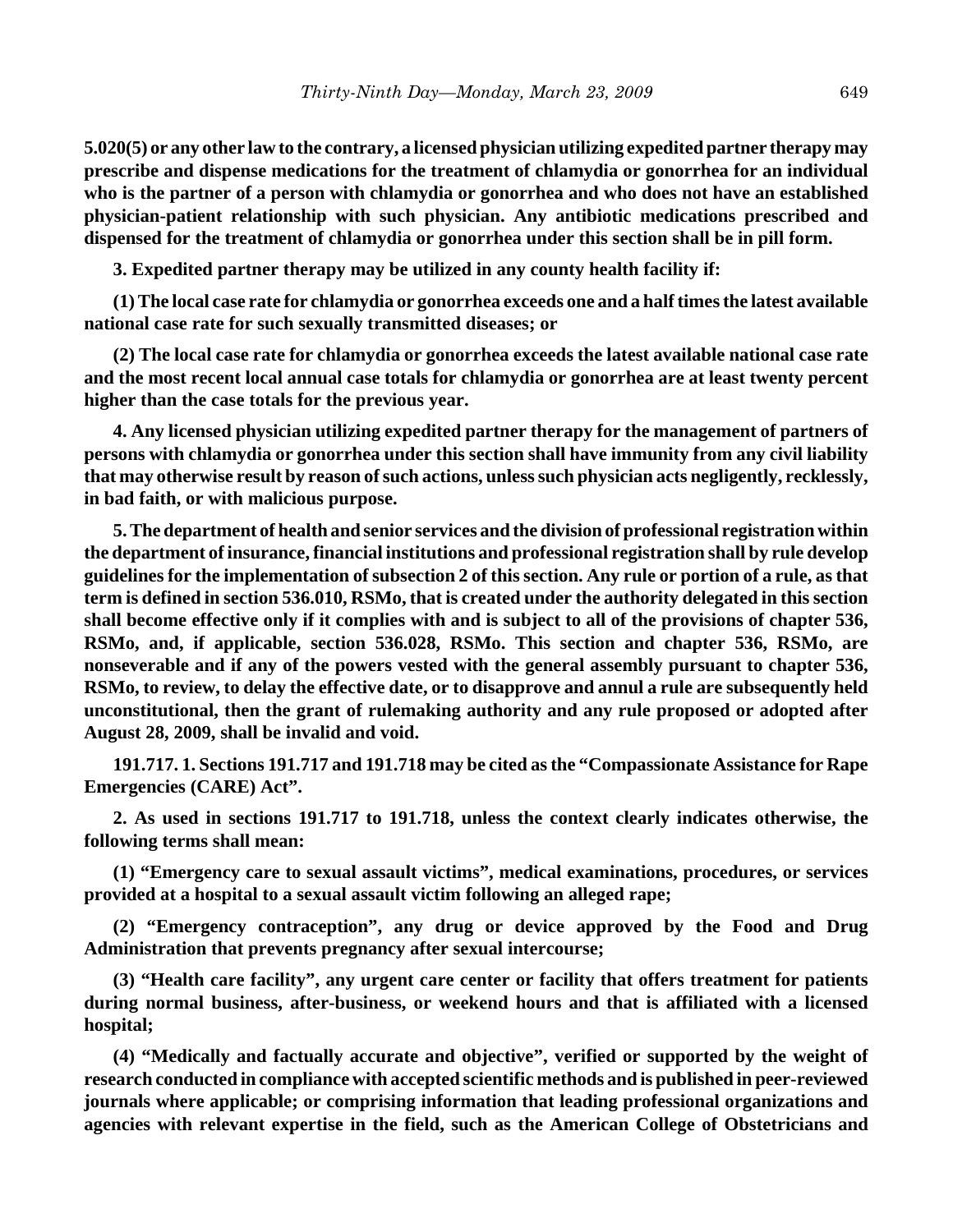**Gynecologists, recognize as accurate and objective;**

**(5) "Sexual assault", as defined in section 566.040, RSMo;**

**(6) "Sexual assault victim", a female who is alleged to have been raped and is presented as a patient.**

**191.718. 1. It shall be the standard of care for any hospital and any health care facility that provides emergency care to sexual assault victims to:**

**(1) Provide each sexual assault victim with medically and factually accurate and objective written and oral information about emergency contraception;**

**(2) Orally inform each sexual assault victim of her option to be provided emergency contraception at the hospital;**

**(3) Provide the complete regimen of emergency contraception immediately at the hospital or health care facility to each sexual assault victim who requests it; and**

**(4) Follow the Department of Justice protocols on HIV/STI screening and prophylactic treatment as referenced in 19 CSR 40-10.010 and the sexual assault forensic exam checklist promulgated by the department of health and senior services.**

**2. Hospitals and health care facilities shall ensure that each person who provides care to sexual assault victims is provided with medically and factually accurate and objective information about emergency contraception.**

**3. The department of health and senior services shall develop, prepare, and produce informational materials relating to emergency contraception for the prevention of pregnancy for distribution in any hospital or health care facility in the state in quantities sufficient to comply with the requirements of this section. The director, in collaboration with community sexual assault programs, may also approve informational materials from other sources.**

**4. The information materials shall:**

**(1) Be medically and factually accurate and objective;**

**(2) Be clearly written and readily comprehensible in a culturally competent manner, as the department deems necessary to inform victims of sexual assault; and**

**(3) Explain the nature of emergency contraception, including its use, safety, efficacy, and availability, and that it does not cause abortion.**

**5. The department of health and senior services shall respond to complaints and shall periodically determine whether hospitals and health care facilities are complying with the provisions of this section. The department may use all investigative tools available to verify compliance. If the department determines that a hospital or health care facility is not in compliance, the department shall:**

**(1) Impose an administrative penalty of five thousand dollars per woman who is denied medically and factually accurate and objective information about emergency contraception or who is not offered or provided emergency contraception; and**

**(2) Impose an administrative penalty of five thousand dollars for failure to comply with the**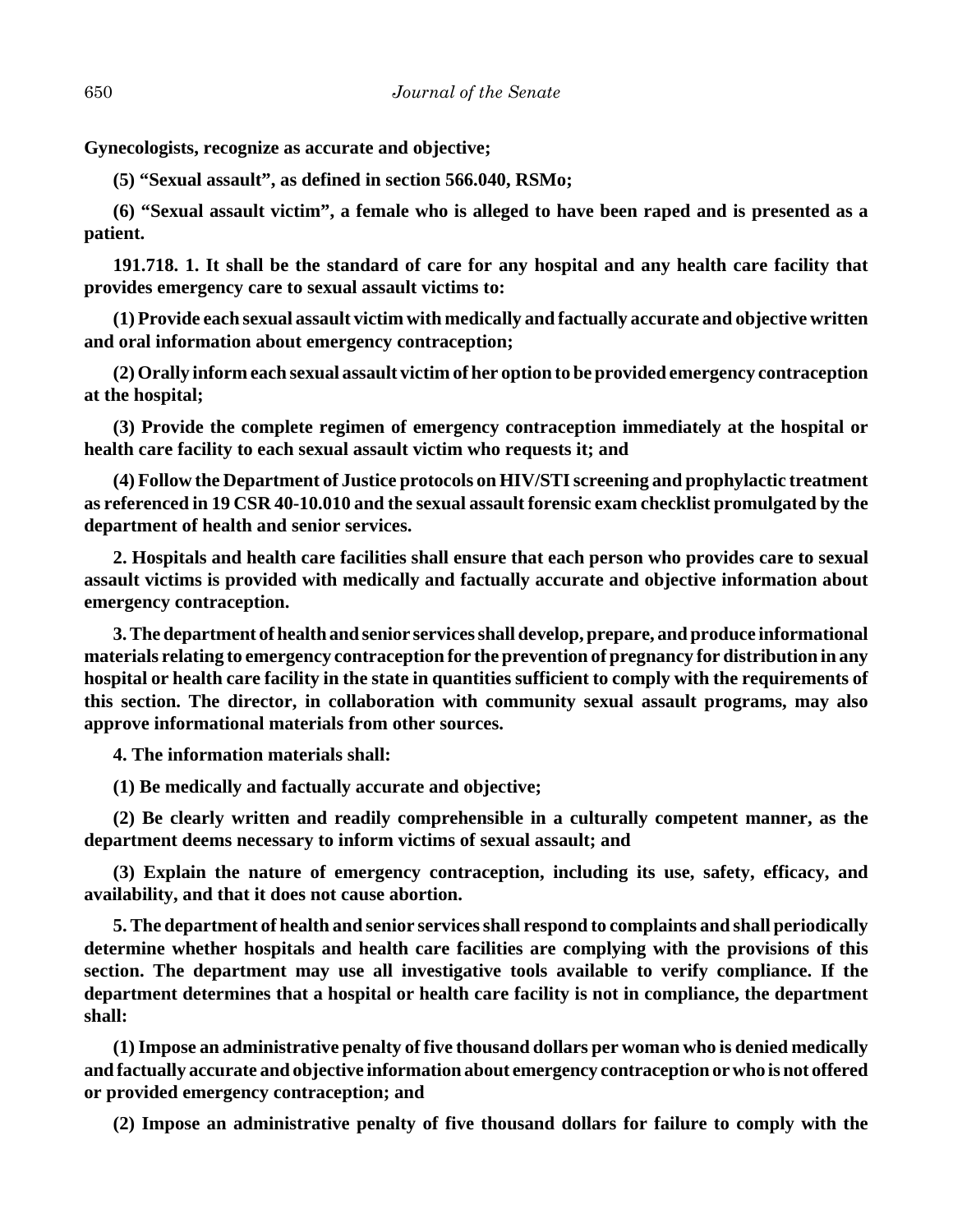**provisions of this section and for every thirty days that a hospital or health care facility is not in compliance, an additional penalty of five thousand dollars shall be imposed.**

**6. The department shall promulgate rules to implement the provisions of sections 191.717 to 191.718.**

**7. Any rule or portion of a rule, as that term is defined in section 536.010, RSMo, that is created under the authority delegated in this section shall become effective only if it complies with and is subject to all of the provisions of chapter 536, RSMo, and, if applicable, section 536.028, RSMo. This section and chapter 536, RSMo, are nonseverable and if any of the powers vested with the general assembly pursuant to chapter 536, RSMo, to review, to delay the effective date, or to disapprove and annul a rule are subsequently held unconstitutional, then the grant of rulemaking authority and any rule proposed or adopted after August 28, 2009, shall be invalid and void.**

**191.720. 1. This section shall be known and may be cited as the "Birth Control Protection Act".**

**2. The general assembly of this state finds that:**

**(1) Citizens of this state have a protectable interest in freedom from unreasonable government intrusions into their private lives;**

**(2) This interest in freedom from unreasonable government intrusions into the private lives of citizens encompasses and protects the right of consenting individuals to obtain and use safe and effective methods of contraception without interference by governmental entities;**

**(3) It is the public policy of this state that the interest in freedom from unreasonable government intrusions into the private lives of citizens, and specifically the right of consenting individuals to obtain and use safe and effective methods of contraception without interference by governmental entities, shall be safeguarded and that the laws of this state shall be interpreted and construed to recognize and protect these rights.**

**3. Notwithstanding any other provisions of law, no governmental actor or entity, whether state, county, municipal, or otherwise, within the state of Missouri, shall:**

**(1) Be authorized to act in any fashion so as to deprive consenting individuals of the right to obtain and use safe and effective methods of contraception; or**

**(2) Interfere with or discriminate against, in the regulation or provision of benefits, facilities, services, or information, the right of consenting individuals to obtain and use safe and effective methods of contraception.**

**4. Nothing in this section shall be interpreted to prevent implementation of laws, rules, ordinances, taxes, or regulations affecting the method and manner of sale or distribution of contraceptives, provided such laws, rules, ordinances, taxes, or regulations are reasonably designed to promote public health and safety, and do not have the effect of unreasonably hindering public access to contraceptives.**

**192.970. 1. Subject to appropriation, the department of health and senior services shall implement a women's health services program by July 1, 2010. Initial funding for the program shall be in the amount of five million dollars. Such program shall have the goal of reducing the number of unintended pregnancies in Missouri by providing women's health services through qualified health providers, as determined by the department.**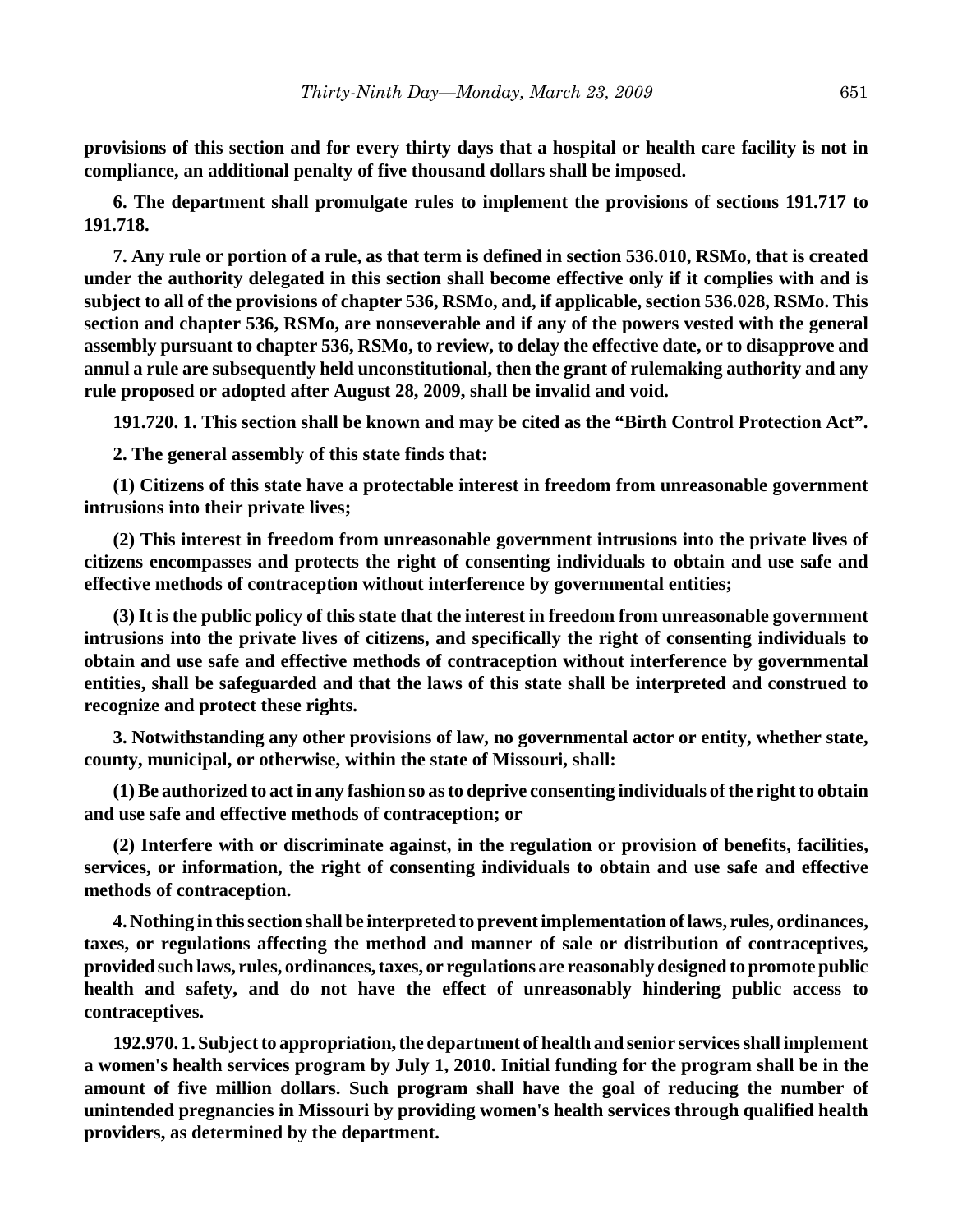**2. For purposes of this section, women's health services shall include, but not be limited to:**

**(1) Breast and cervical cancer checks;**

**(2) Screening and treatment for sexually transmitted diseases;**

**(3) HIV screening;**

**(4) Voluntary choice of contraception, including natural family planning;**

**(5) Infertility treatment;**

**(6) Patient education and pre-pregnancy counseling on the dangers of smoking, alcohol, and drug use during pregnancy;**

**(7) Education on sexual coercion and violence in relationships; and**

**(8) Prenatal and other health care referrals.**

**3. Pursuant to section 23.253, RSMo, of the Missouri sunset act:**

**(1) The provisions of the new program authorized under this section shall sunset automatically six years after the effective date of this section unless reauthorized by an act of the general assembly; and**

**(2) If such program is reauthorized, the program authorized under this section shall sunset automatically twelve years after the effective date of the reauthorization of this section; and**

**(3) This section shall terminate on September first of the calendar year immediately following the calendar year in which the program authorized under this section is sunset.**

**338.012. 1. Upon receipt of a valid and lawful prescription, a licensed pharmacy shall dispense any prescribed drug or device in stock without delay, consistent with the normal time frame for filling any other prescription.**

**2. Nothing herein shall prohibit a licensed pharmacy from refusing to dispense a prescribed drug or device in accordance with standard pharmacy practice if:**

**(1) There is a valid medical concern that such drug or device will cause problems due to therapeutic duplications, drug-disease contraindications, drug interactions, including serious interactions with prescription or over-the-counter medications, incorrect dosage or duration of drug treatment, drug-allergy interactions, drug abuse, or drug misuse; or**

**(2) The customer is unable to pay for the drug or device.**

**3. When a customer requests a prescribed drug or device not in stock, the pharmacy shall offer the customer the following options:**

**(1) The pharmacy shall obtain the drug or device under standard procedures for expedited ordering of any prescription drug or device not in stock and promptly notify the customer when the pharmacy receives the drug or device; or**

**(2) The pharmacy shall locate a pharmacy of the customer's choice or the closest pharmacy that has the drug or device in stock and transfer the customer's prescription to that pharmacy under standard procedures for transferring prescriptions.**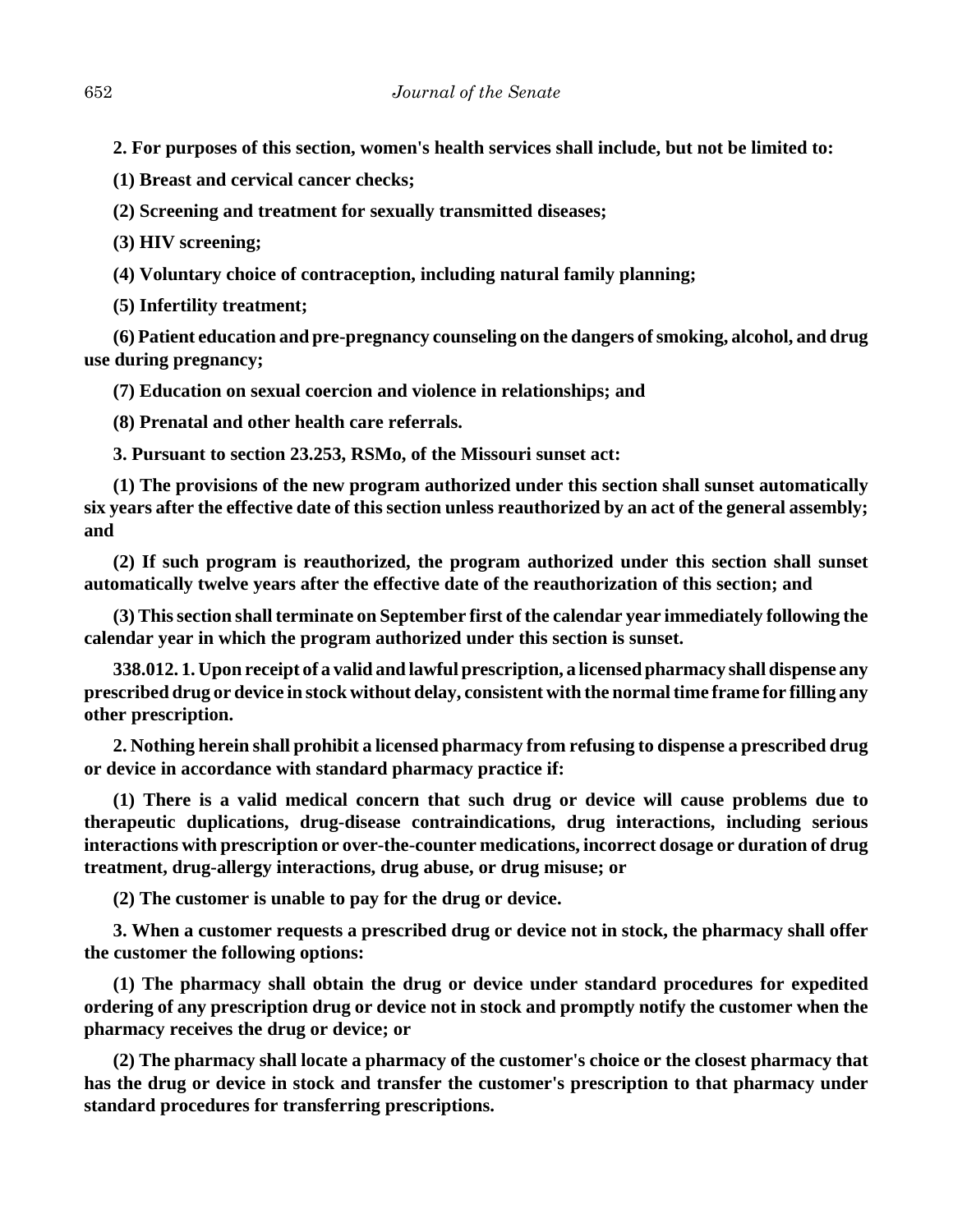**The pharmacy shall perform the customer's chosen option in a timely fashion and return the prescription order to the customer upon request at any time prior to dispensing.**

**4. Every licensed pharmacy shall ensure that it does not intimidate, threaten, or harass its customers in the delivery of services.**

**338.014. 1. A licensed pharmacy shall fulfill all lawful requests for contraception approved for over-the-counter use in a timely fashion.**

**2. Where a customer lawfully requests contraception approved for over-the-counter use, and that drug is not in stock, the pharmacy shall offer the customer the following options:**

**(1) The pharmacy will obtain the contraception under the pharmacy's standard procedures for expedited ordering of over-the-counter drugs not in stock and promptly notify the customer when the pharmacy receives the contraception; or**

**(2) The pharmacy will locate a pharmacy of the customer's choice or the closest pharmacy that has the contraception in stock and refer the customer to that pharmacy.**

**The pharmacy shall perform the customer's chosen option in a timely fashion.**

**3. Every licensed pharmacy shall ensure that it does not intimidate, threaten, or harass its customers in the delivery of services.**"; and

Further amend the title and enacting clause accordingly.

Senator Bray moved that the above amendment be adopted.

Senator Mayer raised the point of order that **SA 1** is out of order as it goes beyond the scope of the underlying legislation.

The point of order was referred to the President Pro Tem who ruled it well taken.

Senator Stouffer assumed the Chair.

Senator Dempsey assumed the Chair.

At the request of Senator Mayer, **SB 264** was placed on the Informal Calendar.

## **MESSAGES FROM THE HOUSE**

The following messages were received from the House of Representatives through its Chief Clerk:

Mr. President: I am instructed by the House of Representatives to inform the Senate that the House has taken up and adopted **HCS** for **HCRs 22** and **25**.

#### HOUSE COMMITTEE SUBSTITUTE FOR HOUSE CONCURRENT RESOLUTION NOS. 22 AND 25

Whereas, the state of Missouri has a long history of supporting the military in their mission to protect the American people; and

Whereas, Whiteman Air Force Base has a long history of being at the forefront of national defense; and

Whereas, the United States Air Force is establishing a new major command responsible for all Air Force nuclear operations, and this Global Strike Command will bring the Air Force's B-52 and B-2 bombers and intercontinental ballistic missiles under one command; and

Whereas, the United States Air Force is in the process of selecting the location of the permanent headquarters for Global Strike Command; and

Whereas, Whiteman Air Force Base is one of six bases where Air Force officials are considering stationing the permanent headquarters of Global Strike Command; and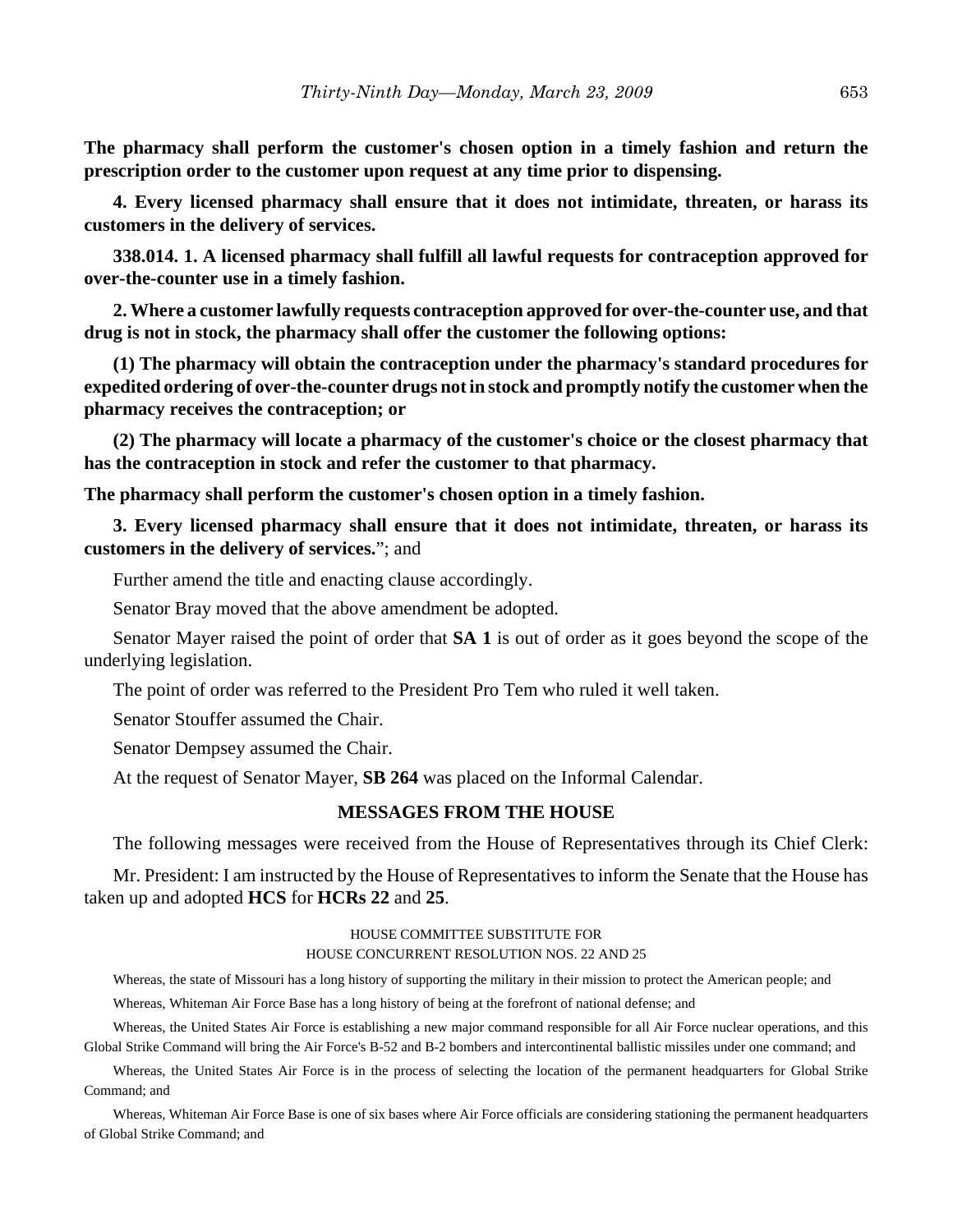Whereas, Whiteman Air Force Base is one of the most important joint military installations in the United States and has the distinction of being the only Air Force Base in the United States to have three separate Wings located on such installation; and

Whereas, one of the Wings is the 509th Bomb Wing, which is the only Air Force Wing to operate and maintain the Air Force's premier weapon system, the B-2 Bomber, a multi-role bomber capable of delivering both conventional and nuclear munitions; and

Whereas, state and local organizations, including the Missouri Military Preparedness and Enhancement Commission, the Warrensburg City Council, the Knob Noster City Council, the Whiteman Area Leadership Council, the Whiteman Air Force Base Community Council, the Military Affairs Committee of the Warrensburg Chamber of Commerce, the Knob Noster Chamber of Commerce, the Daily Star-Journal, the Missouri Department of Economic Development, and the Governor of the State of Missouri, all support the choice of Whiteman Air Force Base as the permanent headquarters for Global Strike Command:

Now, therefore, be it resolved that the members of the Missouri House of Representatives, Ninety-fifth General Assembly, First Regular Session, the Senate concurring therein, hereby strongly support the choice of Whiteman Air Force Base as the permanent headquarters of the Air Force's Global Strike Command and urge the United States Air Force to select Whiteman Air Force Base as the headquarters of the new Global Strike Command; and

Be it further resolved that the Chief Clerk of the Missouri House of Representatives be instructed to prepare properly inscribed copies of this resolution for the Secretary of Defense, the Secretary of the Air Force, and each member of Missouri's Congressional delegation.

In which the concurrence of the Senate is respectfully requested.

Also,

Mr. President: I am instructed by the House of Representatives to inform the Senate that the House has taken up and adopted **HCR 13**.

#### HOUSE CONCURRENT RESOLUTION NO. 13

Whereas, the Tenth Amendment to the Constitution of the United States reads as follows:

"The powers not delegated to the United States by the Constitution, nor prohibited by it to

the States, are reserved to the States respectively, or to the people."; and

Whereas, the Tenth Amendment defines the total scope of federal power as being that specifically granted by the Constitution of the United States and no more; and

Whereas, the scope of power defined by the Tenth Amendment means that the federal government was created by the states specifically to be an agent of the states; and

Whereas, today, in 2009, the states are demonstrably treated as agents of the federal government; and

Whereas, many federal laws are directly in violation of the Tenth Amendment to the Constitution of the United States; and

Whereas, the Tenth Amendment assures that we, the people of the United States of America and each sovereign state in the Union of States, now have, and have always had, rights the federal government may not usurp; and

Whereas, Article IV, Section 4 says, "The United States shall guarantee to every State in the Union a Republican Form of Government", and the Ninth Amendment states that "The enumeration in the Constitution, of certain rights, shall not be construed to deny or disparage others retained by the people"; and

Whereas, the United States Supreme Court has rules in *New York v. United States*, 112 S.Ct. 2408 (1992), that Congress may not simply commandeer the legislative and regulatory processes of the states; and

Whereas, a number of proposals from previous administrations and some now pending from the present administration and from Congress may further violate the Constitution of the United States:

Now, therefore, be it resolved that the members of the House of Representatives of the Ninety-fifth General Assembly, First Regular Session, the Senate concurring therein, hereby claims sovereignty under the Tenth Amendment to the Constitution of the United States over all powers not otherwise enumerated and granted to the federal government by the Constitution of the United States; and

Be it further resolved that this concurrent resolution serve as Notice and Demand to the federal government, as our agent, to cease and desist, effective immediately, mandates that are beyond the scope of these constitutionally delegated powers; and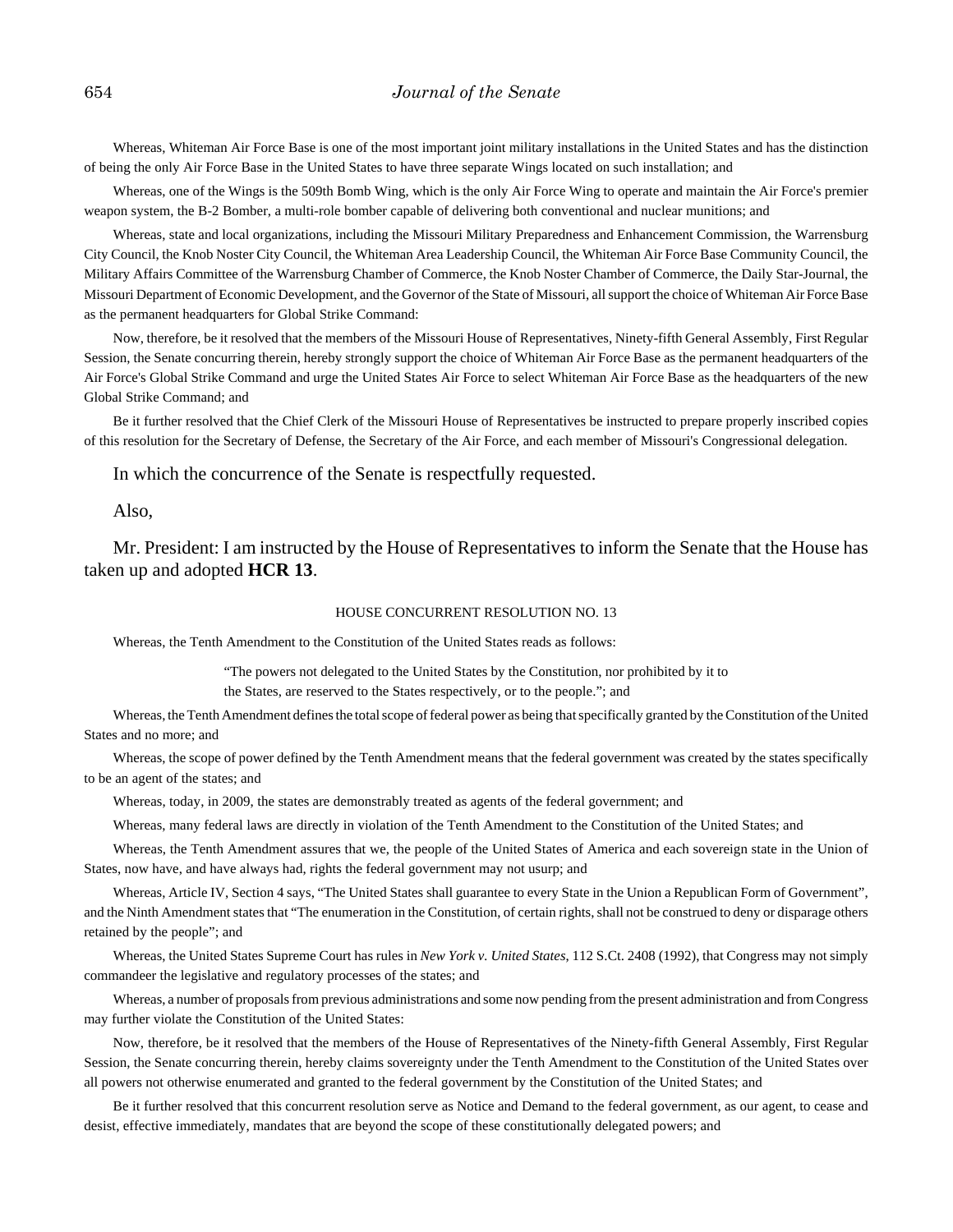Be it further resolved that all compulsory federal legislation which directs states to comply under threat of civil or criminal penalties or sanctions or requires states to pass legislation or lose federal funding be prohibited or repealed; and

Be it further resolved that the Chief Clerk of the Missouri House of Representatives be instructed to prepare a properly inscribed copy of this resolution for the President of the United States, the President of the United States Senate, the Speaker of the United States House of Representatives, the Speaker of the House of Representatives and President of the Senate of each state's legislature, and each member of the Missouri Congressional delegation.

In which the concurrence of the Senate is respectfully requested.

# **REPORTS OF STANDING COMMITTEES**

Senator Engler, Chairman of the Committee on Rules, Joint Rules, Resolutions and Ethics, submitted the following reports:

Mr. President: Your Committee on Rules, Joint Rules, Resolutions and Ethics, after examination of **SB 304**, respectfully requests that it be removed from the Senate Consent Calendar in accordance with the provisions of Senate Rule 45.

Also,

Mr. President: Your Committee on Rules, Joint Rules, Resolutions and Ethics, after examination of **SB 155**, respectfully requests that it be removed from the Senate Consent Calendar in accordance with the provisions of Senate Rule 45.

Also,

Mr. President: Your Committee on Rules, Joint Rules, Resolutions and Ethics, after examination of **SB 258**, with **SCS**, respectfully requests that it be removed from the Senate Consent Calendar in accordance with the provisions of Senate Rule 45.

Also,

Mr. President: Your Committee on Rules, Joint Rules, Resolutions and Ethics, after examination of **SB 354**, respectfully requests that it be removed from the Senate Consent Calendar in accordance with the provisions of Senate Rule 45.

#### **REFERRALS**

President Pro Tem Shields referred **SS** for **SB 58** to the Committee on Governmental Accountability and Fiscal Oversight.

President Pro Tem Shields referred **SCR 25** to the Committee on Rules, Joint Rules, Resolutions and Ethics.

# **COMMUNICATIONS**

Senator Bray submitted the following:

March 23, 2009

Terry Spieler Senate Secretary Missouri State Senate State Capitol Building, Room 325 Jefferson City, MO 65101

Dear Ms. Spieler,

In accordance with Rule 45, I am writing to object to the placement of SB 512 on the Consent Calendar. This bill is too controversial to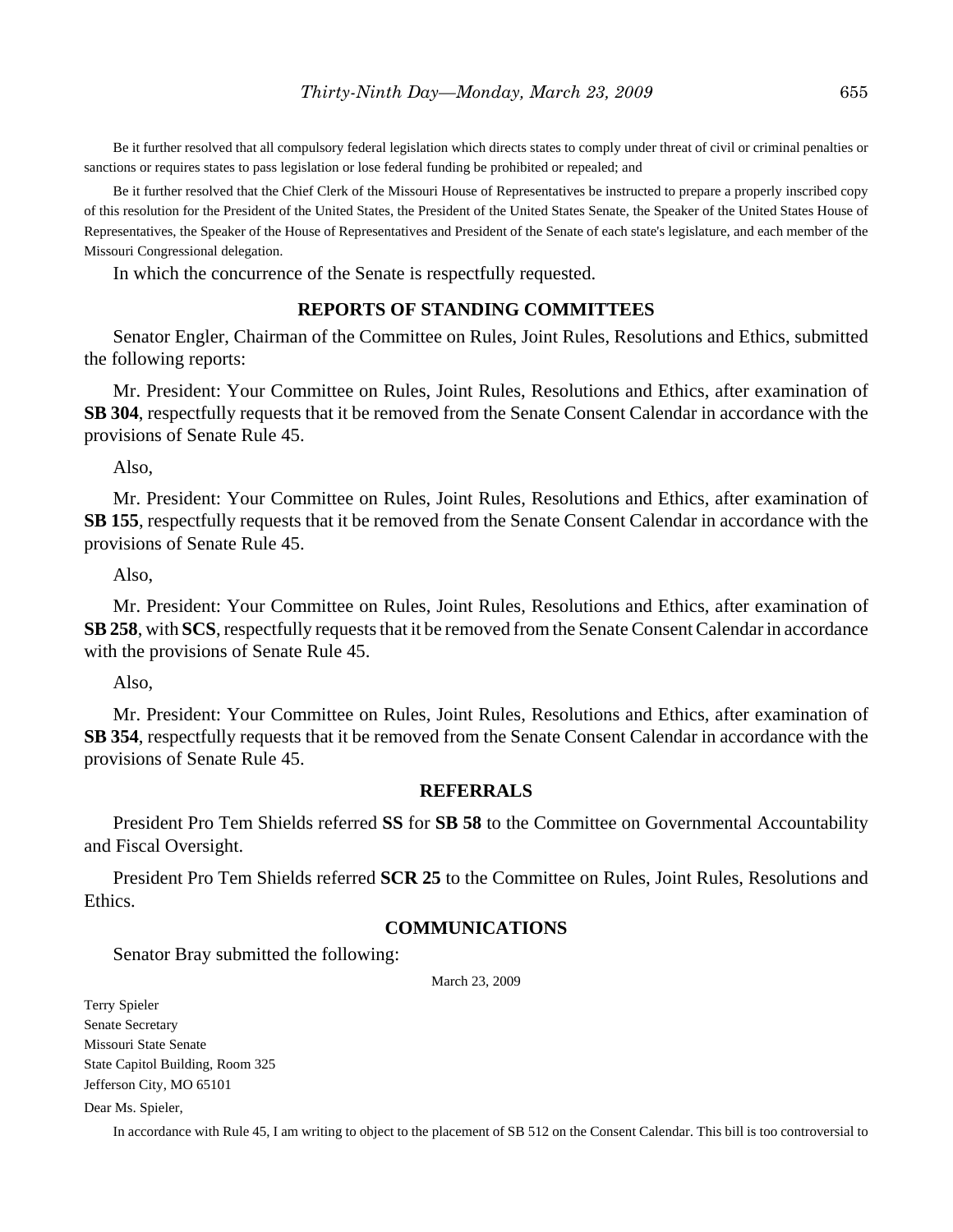qualify as a consent bill and therefore should be removed as such and returned to the Veterans' Affairs, Pensions and Urban Affairs Committee.

Sincerely, /s/ Joan Bray Joan Bray

Also,

March 23, 2009

Terry Spieler Senate Secretary Missouri State Senate State Capitol Building, Room 325 Jefferson City, MO 65101

Dear Ms. Spieler,

In accordance with Rule 45, I am writing to object to the placement of SB 67 on the Consent Calendar. This bill is too controversial to qualify as a consent bill and therefore should be removed as such and returned to the Jobs, Economic Development and Local Government Committee.

> Sincerely, /s/ Joan Bray Joan Bray

#### **INTRODUCTIONS OF GUESTS**

Senator Engler introduced to the Senate, his son, Joe.

On motion of Senator Engler, the Senate adjourned under the rules.

# SENATE CALENDAR \_\_\_\_\_\_

# FORTIETH DAY–TUESDAY, MARCH 24, 2009 \_\_\_\_\_\_

# FORMAL CALENDAR

# HOUSE BILLS ON SECOND READING

HCS for HB 96 HB 744-Icet HB 287-Day, et al HB 86-Sutherland HCS for HB 242 HB 65-Wilson (119), et al HCS for HB 580 HCS for HB 82 HCS for HB 310

HCS for HB 459 HCS for HB 111 HB 289-Wallace HB 682-Swinger, et al HCS for HB 286 HCS for HBs 46 & 434 HB 678-Wasson HCS for HB 359 HB 239-Jones (89), et al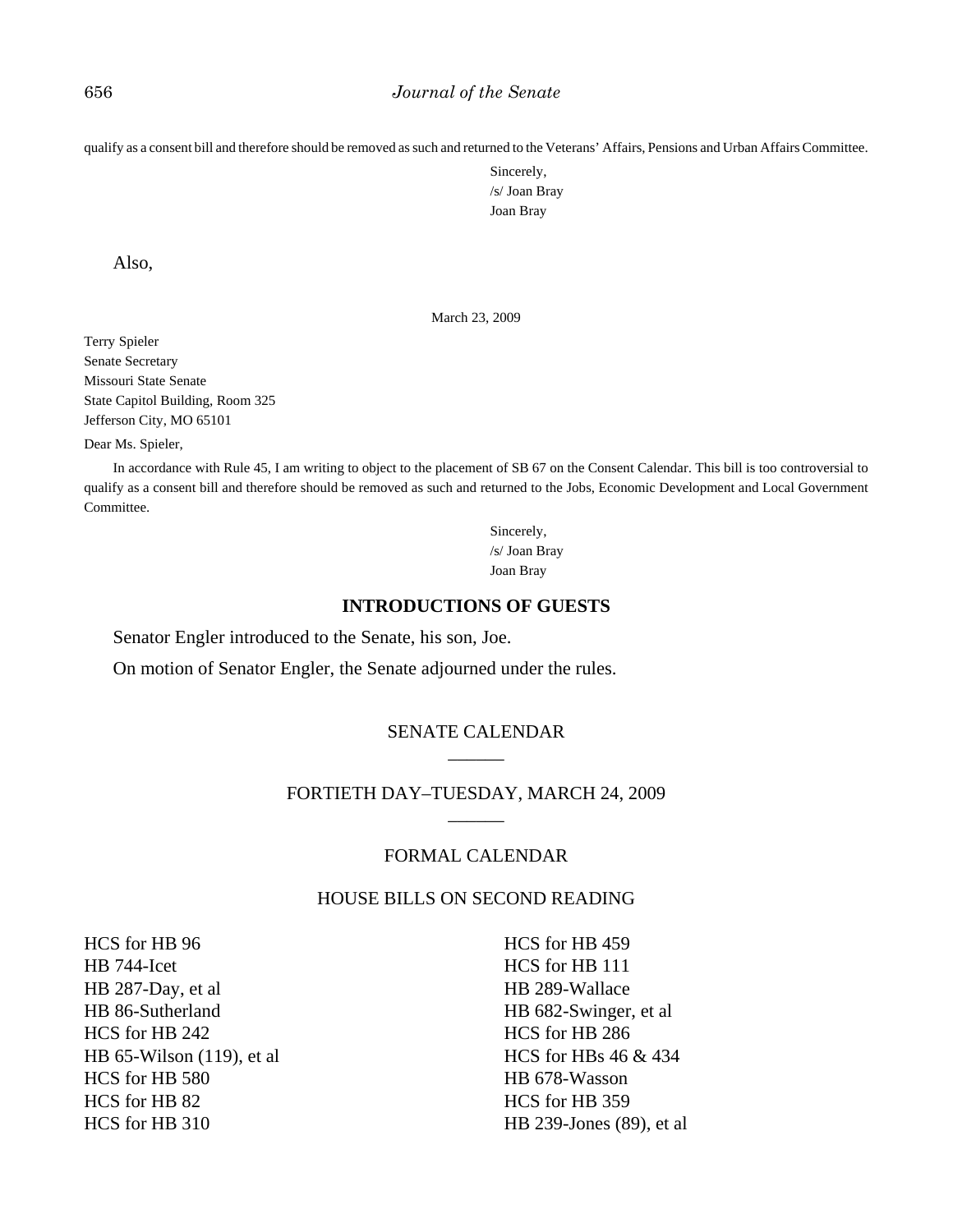HCS for HB 740 HCS for HJR 23 HCS for HB 247 HCS for HB 236 HB 91-Pollock, et al HCS for HBs 93 & 216 HB 269-Parson, et al HB 488-Schad, et al HB 490-Schad, et al HB 83-Wood HCS for HB 148

HCS for HB 154 HB 376-Hobbs, et al HB 395-Nance, et al HB 218-Ervin HB 400-Nasheed, et al HB 506-Funderburk, et al HCS for HB 251 HB 259-Tilley HCS for HB 124 HB 69-Storch

# THIRD READING OF SENATE BILLS

SCS for SB 176-Stouffer SS for SB 58-Stouffer (In Fiscal Oversight)

# SENATE BILLS FOR PERFECTION

- 1. SB 291-Shields
- 2. SB 130-McKenna, et al, with SCS
- 3. SB 167-Rupp, with SCS
- 4. SBs 65 & 43-Rupp, et al, with SCS
- 5. SB 188-Dempsey, et al, with SCS
- 6. SB 272-Lager
- 7. SJR 5-Schmitt and Lembke, with SCS
- 8. SB 363-Griesheimer, with SCS
- 9. SB 355-Dempsey, with SCS
- 10. SB 256-Schaefer
- 11. SB 307-Dempsey and Rupp
- 12. SB 306-Dempsey, et al, with SCS
- 13. SJR 3-Crowell
- 14. SB 409-Stouffer, with SCS
- 15. SB 364-Clemens and Schaefer
- 16. SB 527-Nodler and Bray
- 17. SB 539-Schaefer, with SCS
- 18. SB 321-Days, et al, with SCS
- 19. SB 117-Green, with SCS
- 20. SB 94-Justus, et al, with SCS
- 21. SB 477-Wright-Jones
- 22. SB 141-Smith and Wright-Jones, with SCS
- 23. SB 267-Mayer and Green
- 24. SBs 335 & 16-Rupp, with SCS
- 25. SBs 207 & 245-Rupp, with SCS
- 26. SB 172-Green and Cunningham

# HOUSE BILLS ON THIRD READING

HCS for HB 191, with SCS (Griesheimer) (In Fiscal Oversight)

# INFORMAL CALENDAR

# SENATE BILLS FOR PERFECTION

SB 5-Griesheimer, with SCS, SS for SCS & SA 2 (pending)

SB 7-Griesheimer, with SS (pending) SB 18-Bray, et al, with SCS & SS for SCS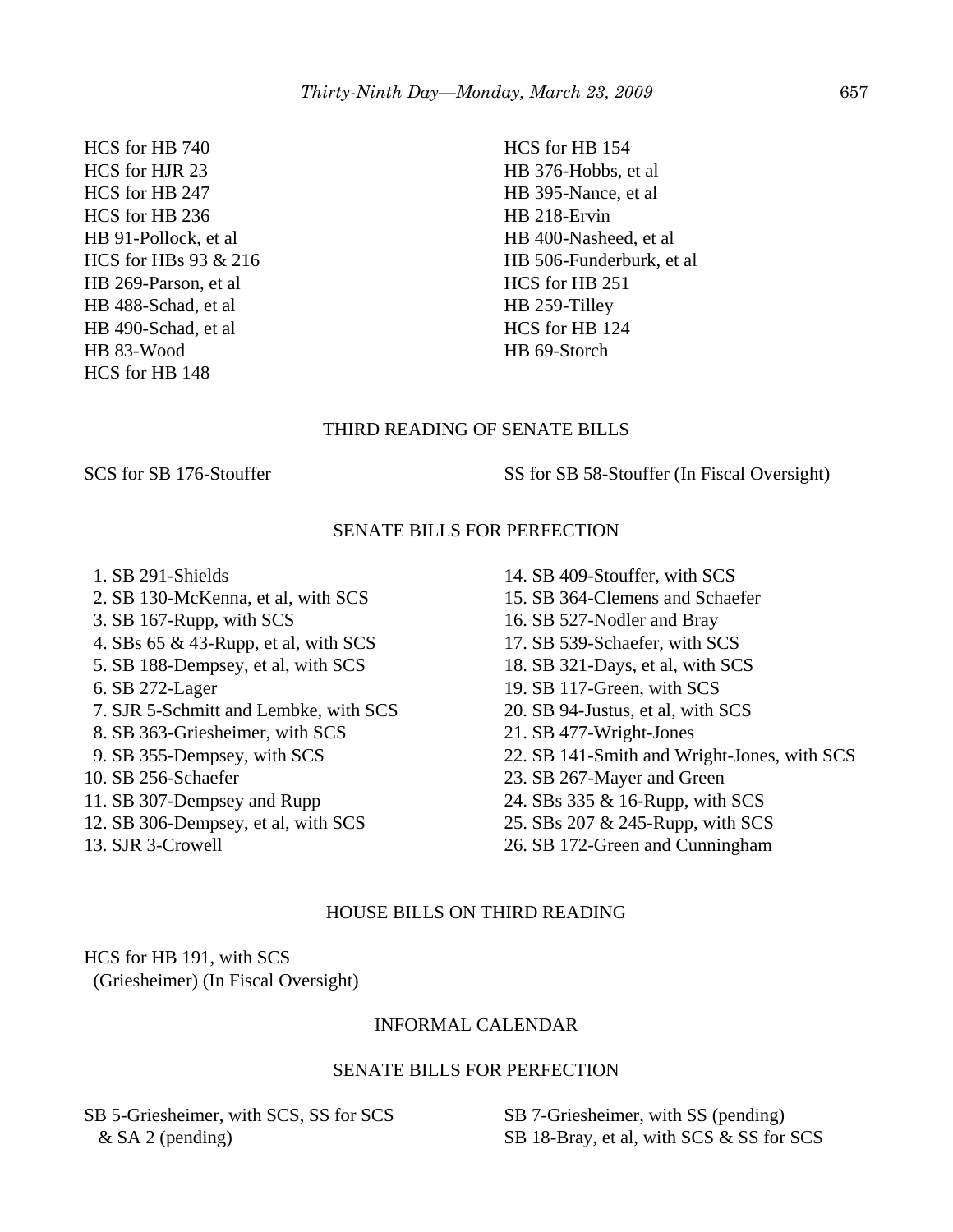(pending) SB 29-Stouffer SBs 45, 212, 136, 278, 279, 285 & 288-Pearce, with SCS, SS for SCS & SA 1 (pending) SB 57-Stouffer, with SCS SB 72-Stouffer, with SCS SB 89-Stouffer, with SCS, SA 1 & SSA 1 for SA 1 (pending) SB 174-Griesheimer and Goodman, with SCS, SS#2 for SCS & SA 2 (pending)

SCS for SB 189-Shields SB 216-Scott, with SCS SBs 223 & 226-Goodman, with SCS (pending) SB 236-Lembke SBs 261, 159, 180 & 181-Bartle and Goodman, with SCS, SS#3 for SCS & SA 1 (pending) SB 264-Mayer SB 284-Lembke, et al

# CONSENT CALENDAR

# Senate Bills

Reported 3/11

SB 513-Dempsey SB 396-Justus SB 421-Pearce SB 435-Lembke SB 296-Scott SB 276-Barnitz SB 337-Rupp SB 468-Justus, with SCS SB 338-Rupp, with SCS SB 318-Lembke, with SCS SB 398-Barnitz SB 357-Purgason

SB 485-Pearce SB 480-Shoemyer SB 394-Ridgeway, with SCS SB 464-Stouffer SB 447-Pearce SB 399-Justus SB 387-Barnitz SB 386-Lager SB 377-Rupp SB 266-Mayer SB 253-Justus, with SCS SB 526-Clemens

Reported 3/12

SB 507-Callahan SB 563-Smith, with SCS SB 411-Crowell, with SCS SB 161-Crowell

# RESOLUTIONS

# Reported from Committee

SR 141-Engler, with point of order (pending) SCR 7-Pearce

SR 207-Lembke and Smith, with SCS & SS for SCS (pending)